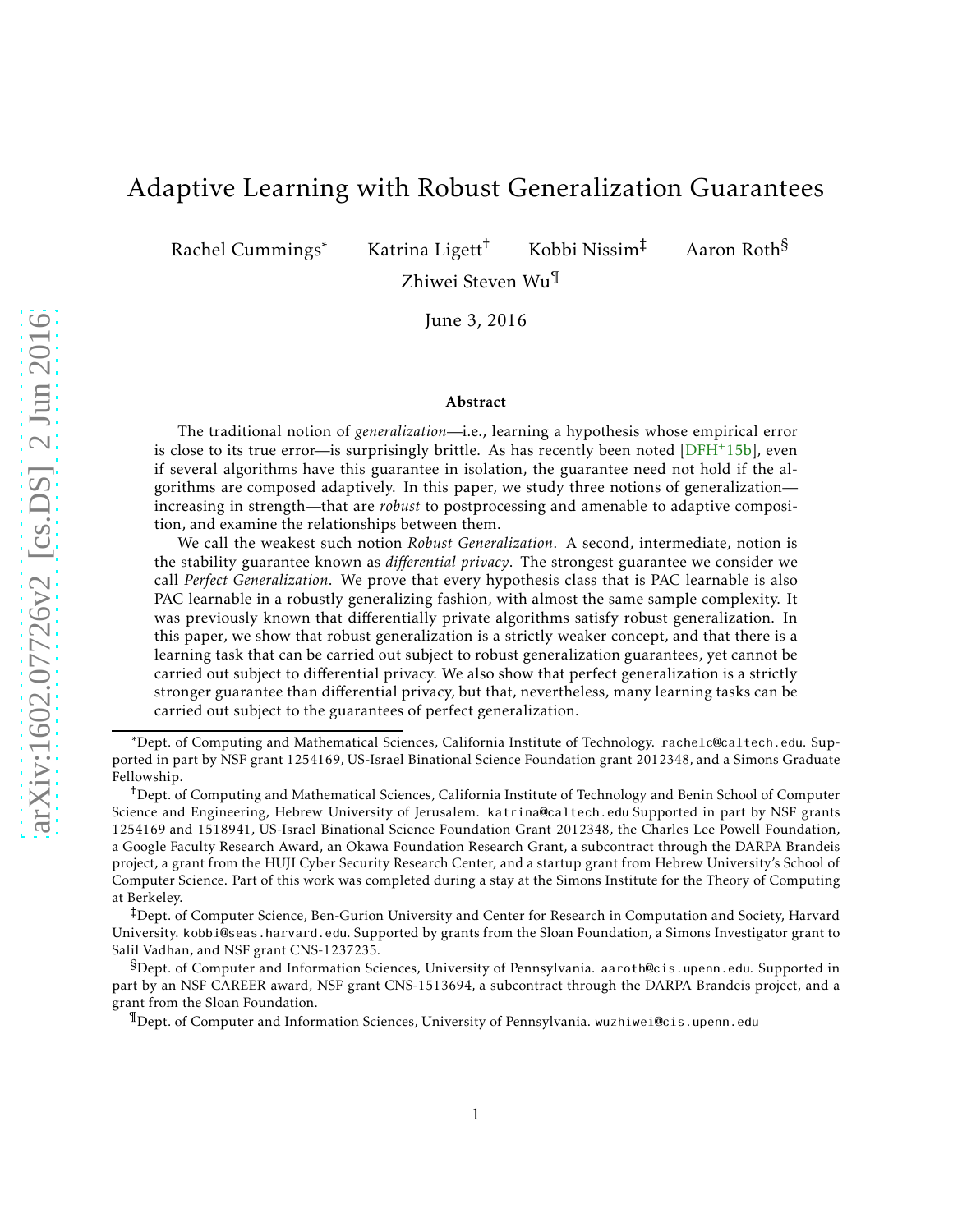### 1 Introduction

Generalization, informally, is the ability of a learner to reflect not just its training data, but properties of the underlying distribution from which the data are drawn. When paired with empirical risk minimization, it is one of the fundamental tools of learning. Typically, we say that a learning algorithm *generalizes* if, given access to some training set drawn i.i.d. from an underlying data distribution, it returns a hypothesis whose empirical error (on the training data) is close to its true error (on the underlying distribution).

This is, however, a surprisingly brittle notion—even if the output of a learning algorithm generalizes, one may be able to extract additional hypotheses by performing further computations on the output hypothesis—i.e., by postprocessing—that do not themselves generalize. As an example, notice that the standard notion of generalization does not prevent a learner from encoding the entire training set in the hypothesis that it outputs, which in turn allows a data analyst to generate a hypothesis that over-fits to an arbitrary degree. In this sense, *traditional generalization is not robust to misinterpretation by subsequent analyses (postprocessing)* (either malicious or naive).

Misinterpretation of learning results is only one face of the threat—the problem is much more alarming. Suppose the output of a (generalizing) learning algorithm influences, directly or indirectly, the choice of future learning tasks. For example, suppose a scientist chooses a scientific hypothesis to explore on some data, on the basis of previously (generalizingly!) learned correlations in that data set. Or suppose a data scientist repeatedly iterates a model selection procedure while validating it on the same holdout set, attempting to optimize his empirical error. These approaches are very natural, but also can lead to false discovery in the first case, and disastrous overfitting to the holdout set in the second [\[DFH](#page-24-1)+15c], because *traditional generalization is not robust to adaptive composition*.

In this paper, we study two refined notions of generalization—*robust generalization* and *perfect generalization*, each of which is preserved under post-processing (we discuss their adaptive composition guarantees more below). Viewed in relation to these two notions, *differential privacy* can also be cast as a third, intermediate generalization guarantee. It was previously known that differentially private algorithms were also robustly generalizing  $[DFH^+15b, BNS^+16]$  $[DFH^+15b, BNS^+16]$  $[DFH^+15b, BNS^+16]$ . As we show in this paper, however, differential privacy is a strictly stronger guarantee—there are proper learning problems that can be solved subject to robust generalization that cannot be solved subject to differential privacy (or with any other method previously known to guarantee robust generalization). Moreover, we show that every PAC learnable class (even over infinite data domains) is learnable subject to robust generalization, with almost no asymptotic blowup in sample complexity (a comparable statement is not known for differentially private algorithms, and is known to be false for algorithms satisfying *pure* differential privacy). We also show that, in a sense, differential privacy is a strictly weaker guarantee than perfect generalization. We provide a number of generic techniques for learning under these notions of generalization and prove useful properties for each. As we will discuss, perfect generalization also can be interpreted as a *privacy guarantee*, and thus may also be of interest to the privacy community.

#### 1.1 Our Results

Informally, we say that a learning algorithm has a guarantee of *robust generalization* if it is not only guaranteed to output a hypothesis whose empirical error is close to the true error (and near optimal), but if no adversary taking the output hypothesis as input can find another hypothesis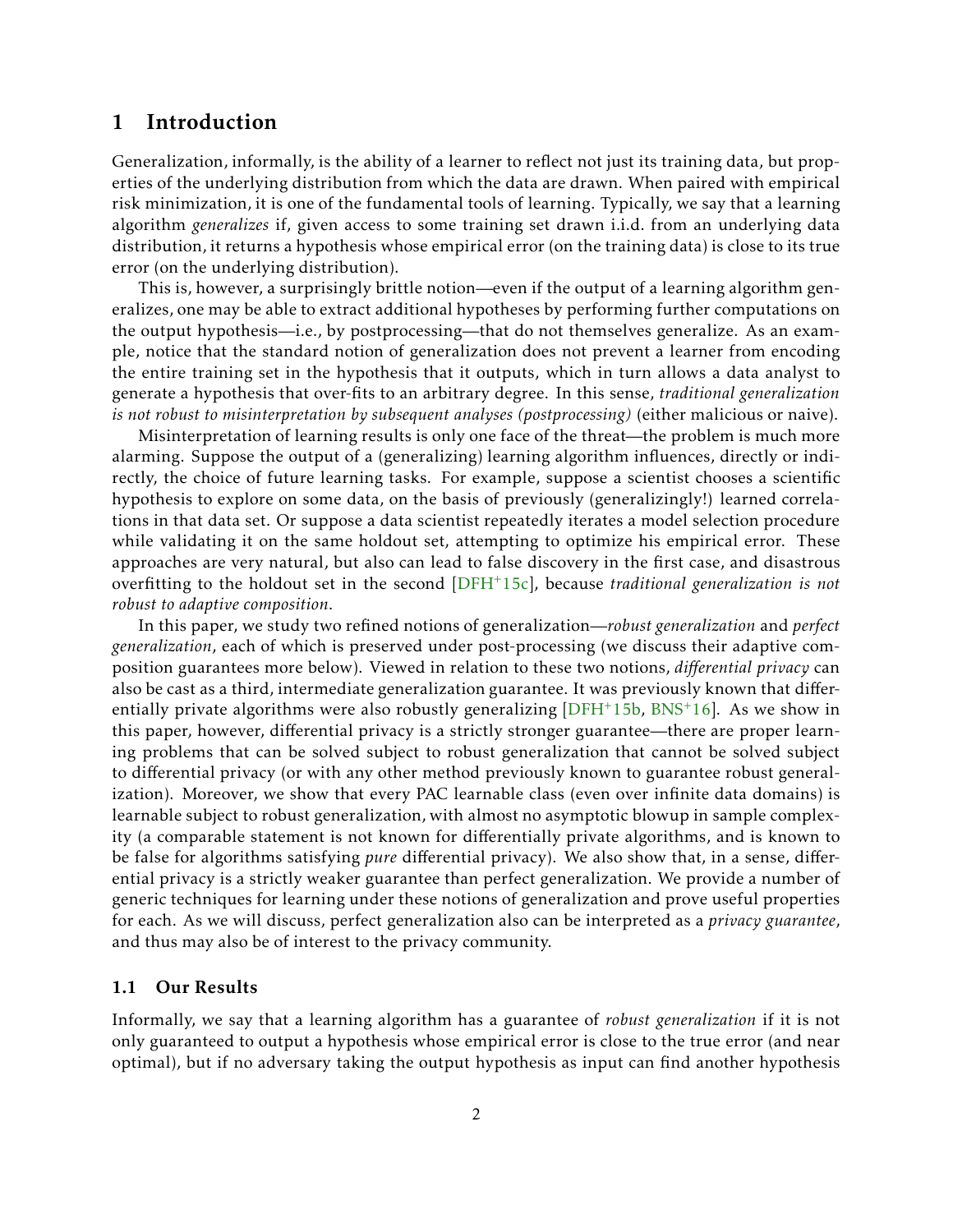whose empirical error differs substantially from its true error. (In particular, robustly generalizing algorithms are inherently robust to post-processing, and hence can be used to generate other test statistics in arbitrary ways without worry of overfitting). We say that a learning algorithm has the stronger guarantee of *perfect generalization* if its output reveals almost nothing about the training data that could not have been learned via only direct oracle access to the underlying data distribution.

It was previously known [\[DFH](#page-24-0)+15b, [DFH](#page-24-2)+15a, [BNS](#page-23-0)+16] that both *differential privacy* and *bounded description length outputs* are sufficient conditions to guarantee that a learning algorithm satisfies robust generalization. However, prior to this work, it was possible that differential privacy was *equivalent* to robust generalization in the sense that any learning problem that could be solved subject to the guarantees of robust generalization could also be solved via a differentially private algorithm. $^{\rm 1}$  $^{\rm 1}$  $^{\rm 1}$  Indeed, this was one of the open questions stated in [\[DFH](#page-24-2)+15a]. We resolve this question (Section [3.3\)](#page-11-0) by showing a simple proper learning task (learning threshold functions over the real line) that can be solved with guarantees of robust generalization (indeed, with the optimal sample complexity) but that cannot be non-trivially properly learned by any differentially private algorithm (or any algorithm with bounded description length outputs). We do so (Theorem [3.6\)](#page-9-0) by showing that generalization guarantees that follow from *compression schemes* [\[LW86\]](#page-24-3) carry over to give guarantees of robust generalization (thus giving a third technique, beyond differential privacy and description length arguments, for establishing robust generalization). In addition to threshold learning, important learning procedures like SVMs have optimal compression schemes, and so satisfy robust generalization without modification. We also show (Theorem [3.7\)](#page-10-0) that compression schemes satisfy an adaptive composition theorem, and so can be used for adaptive data analysis while guaranteeing robust generalization. Note that, somewhat subtly, robustly generalizing algorithms derived by other means need not necessarily maintain their robust generalization guarantees under adaptive composition (a sequence of computations in which later computations have access not only to the training data, but also to the outputs of previous computations). Using the fact that boosting implies the existence of a near optimal variable-length compression scheme for every VC-class (see [\[DMY16](#page-24-4)]), we show (Theorem [3.14\)](#page-12-0) that any PAC learnable hypothesis class (even over an infinite domain) is also learnable with robust generalization, with at most a logarithmic blowup in sample complexity. (In fact, merely *subsampling* gives a simple "approximate compression scheme" for any VC-class, but one that would imply a quadratically suboptimal sample complexity bound. In contrast, we show that almost no loss in sample complexity –on top of the sample complexity needed for outputting an accurate hypothesis– is necessary in order to get the guarantees of robust generalization.)

We then show (Theorem [4.6\)](#page-16-0) that perfectly generalizing algorithms can be compiled into differentially private algorithms (in a black box way) with little loss in their parameters, and that (Theorem [5.4\)](#page-20-0) differentially private algorithms are perfectly generalizing, but with a loss of a factor of  $\sqrt{n}$  in the generalization parameter. Moreover, we show (Theorem [5.5\)](#page-22-0) that this  $\sqrt{n}$  loss is necessary. Because differentially private algorithms satisfy an adaptive composition theorem, this gives a method for designing perfectly generalizing algorithms that are robust to arbitrary adaptive composition. Despite this  $\sqrt{n}$  blowup in the generalization parameter, we show (Section [4.1\)](#page-13-0)

<span id="page-2-0"></span><sup>&</sup>lt;sup>1</sup>More precisely, it was known that algorithms with bounded description length could give robust generalization guarantees for the computation of high sensitivity statistics that could not be achieved via differential privacy [\[DFH](#page-24-2)+15a]. However, for low-sensitivity statistics (like the empirical error of a classifier, and hence for the problem of learning), there was no known separation.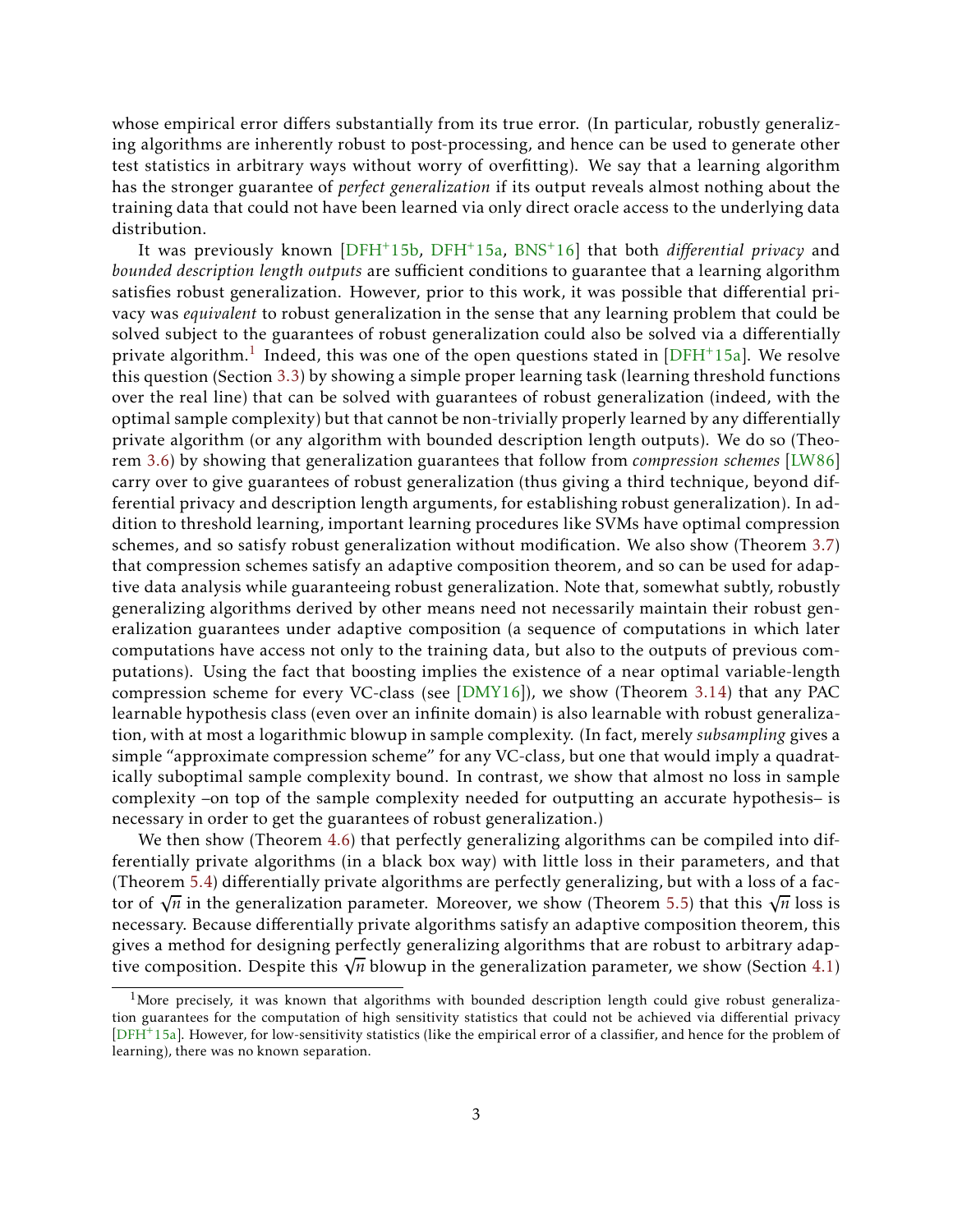that any *finite* hypothesis class can be PAC learned subject to perfect generalization.

#### 1.2 Related work

Classically, machine learning has been concerned only with the basic generalization guarantee that the empirical error of the learned hypothesis be close to the true error. There are three main approaches to proving standard generalization guarantees of this sort. The first is by bounding various notions of complexity of the range of the algorithm—most notably, the VC-dimension (see, e.g., [\[KV94\]](#page-24-5) for a textbook introduction). These guarantees are *not* robust to post-processing or adaptive composition. The second follows from an important line of work [\[BE02](#page-23-1), [PRMN04](#page-25-0), [SSSSS10\]](#page-25-1) that establishes connections between the *stability* of a learning algorithm and its ability to generalize. Most of these classic stability notions are defined over some metric on the output space (rather than on the distribution over outputs), and for these reasons are also brittle to post-processing and adaptive composition. The third is the compression-scheme method first introduced by [\[LW86\]](#page-24-3) (see, e.g., [\[SSBD14\]](#page-25-2) for a textbook introduction). As we show in this paper, the generalization guarantees that follow from compression schemes *are* robust to post-processing and adaptive composition. A longstanding conjecture [\[War03](#page-25-3)] states that VC-classes of dimension *d* have compression schemes of size *d*, but it is known that boosting [\[FS97\]](#page-24-6) implies the existence of a *variable-length* compression scheme that for any function from a VC-class of dimension *d* can compress *n* examples to an empirical risk minimizer defined by a subset of only *O*(*d* log*n*) many examples [\[DMY16\]](#page-24-4).

A recent line of work [\[DFH](#page-24-0)+15b, [DFH](#page-24-2)+15a, [BNS](#page-23-0)+16, [RZ16](#page-25-4)] has studied algorithmic conditions that guarantee the sort of *robust* generalization guarantees we study in this paper, suitable for adaptive data analysis.  $[DFH^+15b]$  show that differential privacy (a stability guarantee on the output *distribution* of an algorithm) is sufficient to give robust generalization guarantees, and [\[DFH](#page-24-2)+15a] show that description length bounds on the algorithm's output (i.e., Occam style bounds [\[BEHW90\]](#page-23-2), which have long been known to guarantee standard generalization) are also sufficient.

Differential privacy was introduced by [\[DMNS06](#page-24-7)] (see [\[DR14](#page-24-8)] for a textbook introduction), and private learning has been a central object of study since  $[KLN^+11]$ . The key results we use here are the upper bounds for private learning proven by  $\left[KLN^+11\right]$  using the exponential mechanism of [\[MT07](#page-24-10)], and the lower bounds for private proper threshold learning due to [\[BNSV15\]](#page-24-11). A measure similar to, but distinct from, the notion of *perfect generalization* that we introduce here was briefly studied as a privacy solution concept in [\[BLR08](#page-23-3)] under the name "distributional privacy."

### <span id="page-3-0"></span>2 Preliminaries

#### 2.1 Learning Theory Background

Let X denote a *domain*, which contains all possible *examples*. A *hypothesis*  $h: X \rightarrow \{0, 1\}$  is a boolean mapping that labels examples by  $\{0,1\}$ , with  $h(x) = 1$  indicating that *x* is a positive instance and  $h(x) = 0$  indicating that *x* is a negative instance. A *hypothesis class* is a set of hypotheses. Throughout the paper, we elide dependencies on the dimension of the domain.

We will sometimes write  $\mathcal{X}_L$  for  $\mathcal{X} \times \{0,1\}$ , i.e., labelled examples. Let  $\mathcal{D}_L \in \Delta \mathcal{X}_L$  be a distribution over labelled examples; we will refer to it as the *underlying distribution*. We write  $S_L \sim_{i.i.d.} \mathcal{D}_L^n$  to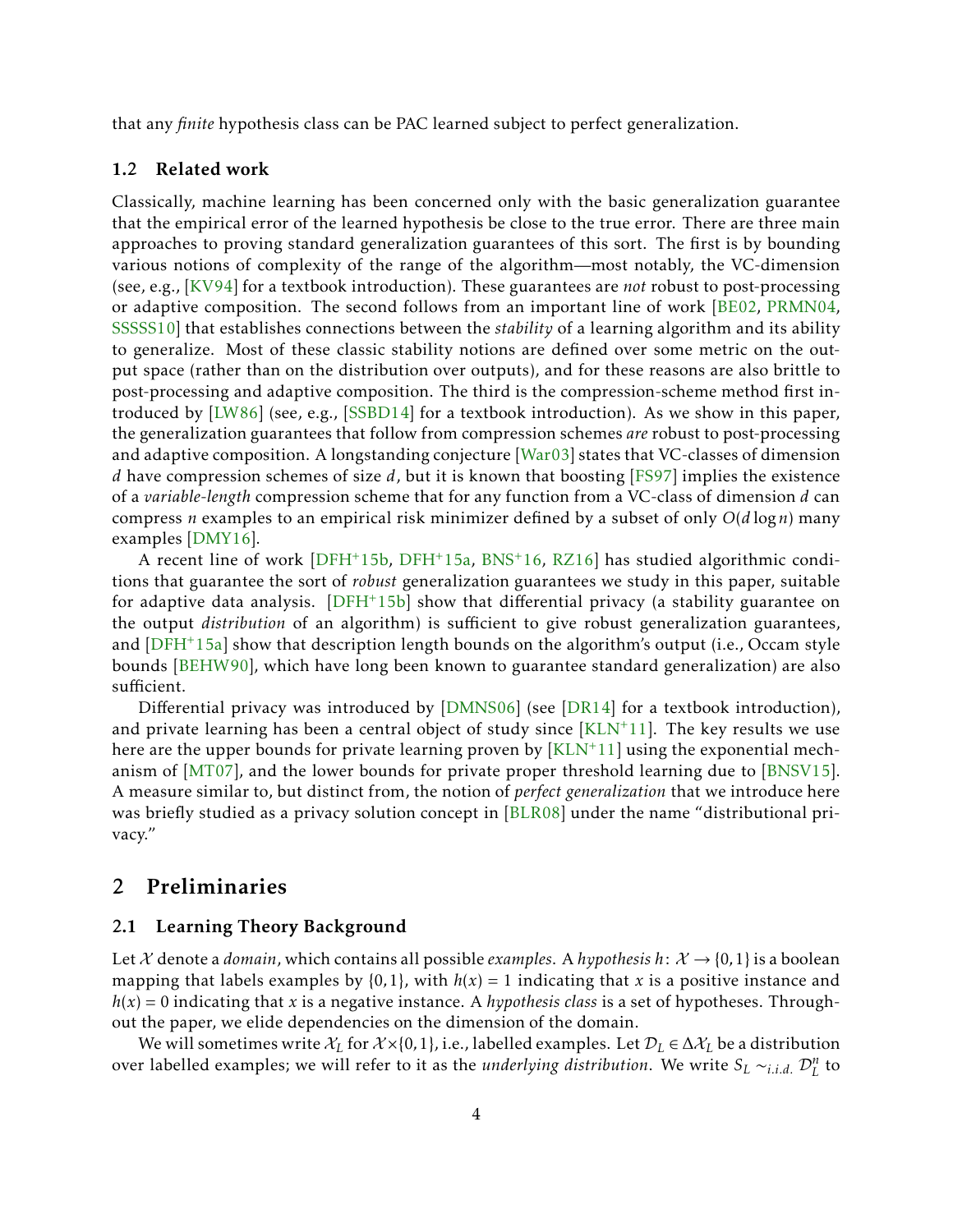denote a *sample* of *n* labelled examples drawn i.i.d. from D*L*. A learning algorithm takes such a sample *S<sup>L</sup>* (also known as a *training set*) as input, and outputs a hypothesis. Note that we use subscript-*L* to denote labeling of examples in the domain, in samples, and in distributions. When  $\mathcal{D}_L$  is well-defined, we also sometimes write  $\mathcal D$  for the marginal distribution of  $\mathcal D_L$  over  $\mathcal X$ ; similarly for *S* and  $S_L$ .

Typically, the goal when selecting a hypothesis is to minimize the *true error* (also known as the expected error) of the selected hypothesis on the underlying distribution:

$$
err(h) = \Pr_{(x,y)\sim\mathcal{D}_L}[h(x) \neq y].
$$

This is in contrast to the *empirical error* (also known as the training error), which is the error of the selected hypothesis *h* on the sample  $S_L$ :

$$
err(S_L, h) \equiv \frac{1}{|S_L|} \sum_{(x_i, y_i) \in S_L} \mathbf{1}[h(x_i) \neq y_i].
$$

In order to minimize true error, learning algorithms typically seek to (approximately) minimize their empirical error, and to combine this with a generalization guarantee, which serves to translate low empirical error into a guarantee of low true error.

For any set  $S \in \mathcal{X}^n$ , let  $\mathcal{E}_S$  denote the empirical distribution that assigns weight  $1/n$  on every observation in *S*. For any hypothesis *h*:  $\mathcal{X} \to \{0,1\}$ , we will write  $h(\mathcal{D})$  to denote  $\mathbb{E}_{x \sim \mathcal{D}}[h(x)]$  and  $h(S)$  to denote  $h(\mathcal{E}_S) = \mathbb{E}_{x \sim \mathcal{E}_S} [h(x)] = 1/n \sum_{x_i \in S} h(x_i)$ . We say that a hypothesis  $h : \mathcal{X} \to \{0, 1\}$  *αoverfits* to the sample *S* taken from *D* if  $|err(h) − err(S_L, h)| ≥ α$ . Traditional generalization requires that a mechanism output a hypothesis that does not overfit to the sample.

<span id="page-4-0"></span>Definition 2.1 ((Traditional) Generalization). Let  $\mathcal X$  be an arbitrary domain. A mechanism  $\mathcal M\colon\mathcal X_L^n\to\mathcal X_L^n$  $(X \to \{0,1\})$  is  $(\alpha,\beta)$ -generalizing if for all distributions  $\mathcal{D}_L$  over  $\mathcal{X}_L$ , given a sample  $S_L \sim_{i.i.d.} \mathcal{D}_L^n$ ,

 $Pr[\mathcal{M}(S_L)$  outputs  $h: \mathcal{X} \to \{0,1\}$  such that  $|err(h) - err(S_L, h)| \leq \alpha \geq 1 - \beta$ ,

where the probability is over the choice of the sample *S<sup>L</sup>* and the randomness of M.

Note that (traditional) generalization does not prevent M from encoding its input sample *S<sup>L</sup>* in the hypothesis *h* that it outputs.

Note that throughout the paper, we focus only on *proper learning*, wherein the learner is required to return a hypothesis from the class it is learning, rather than from, e.g., some superset of that class. For simplicity, we frequently omit the word "proper." Within the setting of proper learning, we consider two different models of learning. In the setting of *PAC learning*, we assume that the examples in the support of the underlying distribution are labelled consistently with some *target* hypothesis *h*<sup>\*</sup> from a known hypothesis class H. In this case, we could write  $err(h) = Pr_{x \sim D}[h(x) \neq h^*(x)].$ 

<span id="page-4-1"></span>Definition 2.2 (PAC Learning). A hypothesis class  $H$  over domain  $X$  is *PAC learnable* if there exists a polynomial  $n_H : \mathbb{R}^2 \to \mathbb{R}$  and a learning algorithm A such that for all hypotheses  $h^* \in \mathcal{H}_d$ , all  $\alpha, \beta \in (0, 1/2)$ , and all distributions *D* over *X*, given inputs  $\alpha, \beta$  and a sample  $S_L = (z_1, \ldots, z_n)$ , where  $n \ge n_H(1/\alpha, \log(1/\beta))$ ,  $z_i = (x_i, h^*(x_i))$  and the  $x_i$ 's are drawn *i.i.d.* from D, the algorithm A outputs a hypothesis  $h \in H$  with the following guarantee:

$$
\Pr[err(h) \le \alpha] \ge 1 - \beta.
$$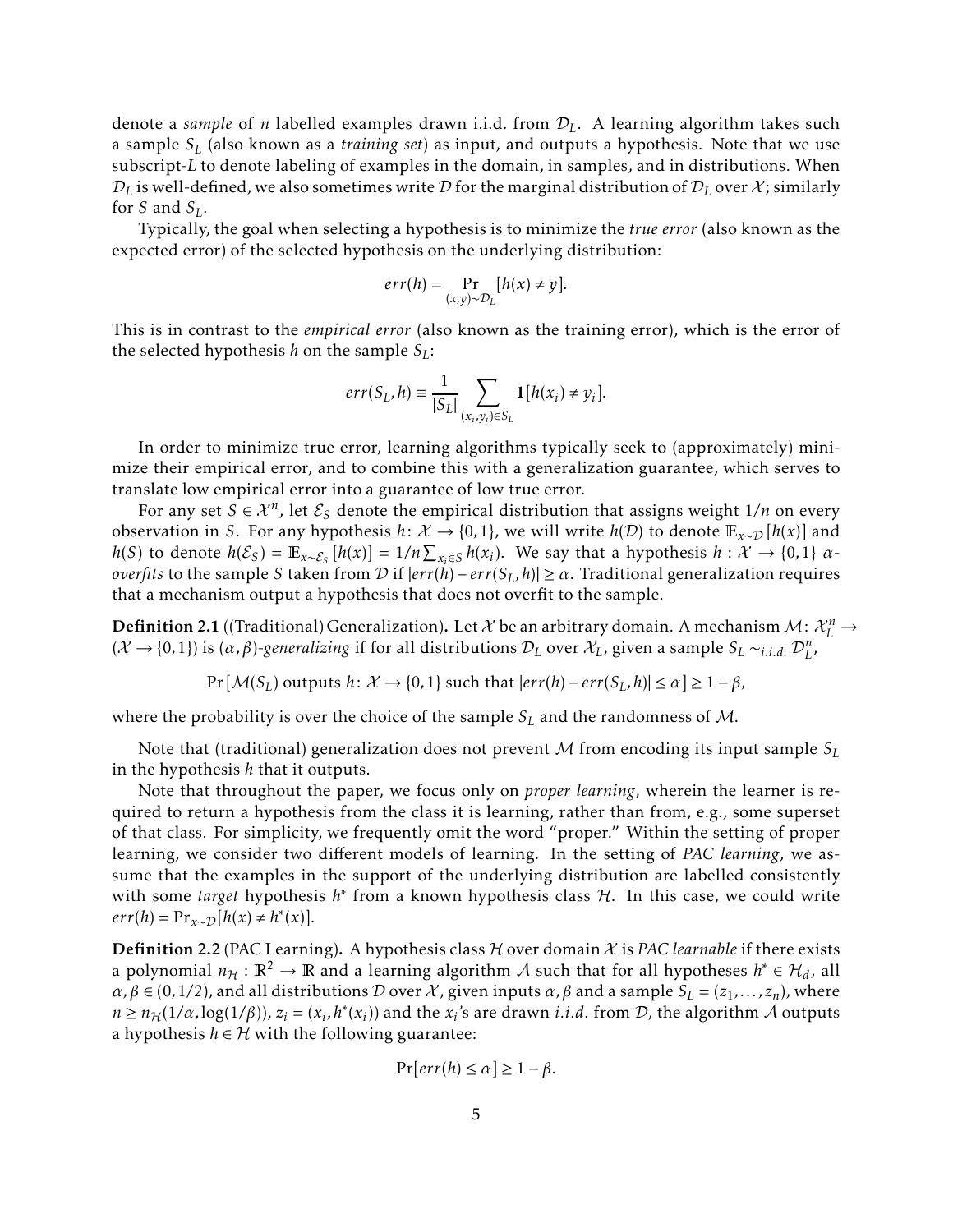The probability is taken over both the randomness of the examples and the internal randomness of A. We will say that H is PAC learnable with a learning rate  $n_{\mathcal{H}}$ , and call a learning algorithm with the above guarantee (*α,β*)*-accurate*.

In the setting of *agnostic learning*, we do not assume that the labels of the underlying data distribution are consistent with some hypothesis in  $H$ . The goal then becomes finding a hypothesis whose true error is almost optimal within the hypothesis class  $H$ .

Definition 2.3 (Agnostic Learning). *Agnostically learnable* is defined identically to PAC learnable with two exceptions:

- 1. the data are drawn and labelled from an arbitrary distribution  $\mathcal{D}_L$  over  $\mathcal{X} \times \{0,1\}$
- 2. the output hypothesis *h* satisfies the following

$$
\Pr[err(h) \le \text{OPT} + \alpha] \ge 1 - \beta,
$$

where OPT =  $min_{f \in H} \{err(f)\}$  and the probability is taken over both the randomness of the data and the internal randomness of the algorithm.

It is known that (in the binary classification setting we study), a hypothesis class is learnable if and only if its *VC-dimension* is polynomially bounded:

**Definition 2.4** (VC Dimension [\[VC71](#page-25-5)]). A set  $S \subseteq \mathcal{X}$  is *shattered by* a hypothesis class  $\mathcal{H}$  if  $\mathcal{H}$ restricted to *S* contains all  $2^{|S|}$  possible functions from *S* to {0,1}. The *VC dimension* of *H* denoted VCDIM( $H$ ), is the cardinality of a largest set *S* shattered by  $H$ .

#### 2.2 Notions of Generalization

In this section, we introduce the three notions of generalization that are studied throughout this paper. We say that a mechanism M *robustly generalizes* if the mechanism does not provide information that helps overfit the sample it is given as input. Formally:

**Definition 2.5** (Robust Generalization). Let R be an arbitrary range and X an arbitrary domain. A mechanism  $M: \mathcal{X}_L^n \to \mathcal{R}$  is  $(\varepsilon, \delta)$ -robustly generalizing if for all distributions  $\mathcal{D}_L$  over  $\mathcal{X}_L$  and any adversary A, with probability  $1 - \zeta$  over the choice of sample  $S_L \sim_{i.i.d.} D_{L'}^n$ ,

 $Pr[\mathcal{A}(\mathcal{M}(S_L))$  outputs  $h: \mathcal{X} \to \{0, 1\}$  such that  $|h(S_L) - h(\mathcal{D}_L)| \leq \varepsilon] \geq 1 - \gamma$ ,

for some *ζ*,  $\gamma$  such that  $\delta = \zeta + \gamma$ , where the probability is over the randomness of M and A.<sup>[2](#page-5-0)</sup>

For our other notions of generalization we require the following definition of distributional closeness.

Definition 2.6 (( $\varepsilon$ ,  $\delta$ )-Closeness). Let  $R$  be an arbitrary range, and let  $\Delta R$  denote the set of all probability distributions over R. We say that distributions  $J_1, J_2 \in \Delta \mathcal{R}$  are  $(\varepsilon, \delta)$ -close and write  $\mathcal{J}_1 \approx_{\varepsilon,\delta} \mathcal{J}_2$  if for all  $\mathcal{O} \subseteq \mathcal{R}$ ,

$$
\Pr_{y \sim \mathcal{J}_1} [y \in \mathcal{O}] \le \exp(\varepsilon) \Pr_{y \sim \mathcal{J}_2} [y \in \mathcal{O}] + \delta \quad \text{and} \quad \Pr_{y \sim \mathcal{J}_2} [y \in \mathcal{O}] \le \exp(\varepsilon) \Pr_{y \sim \mathcal{J}_1} [y \in \mathcal{O}] + \delta.
$$

<span id="page-5-0"></span><sup>&</sup>lt;sup>2</sup>Note that we do not state the robust generalization guarantee in terms of the difference  $|err(h') - err(S_L, h')|$  between true error and empirical error for some hypothesis *h* ′ (as in Definition [2.1\)](#page-4-0), and our definition is in fact more general — in particular, we can let  $h((x, y)) = \mathbf{1}[h'(x) \neq y]$  to capture the generalization notion in terms of error.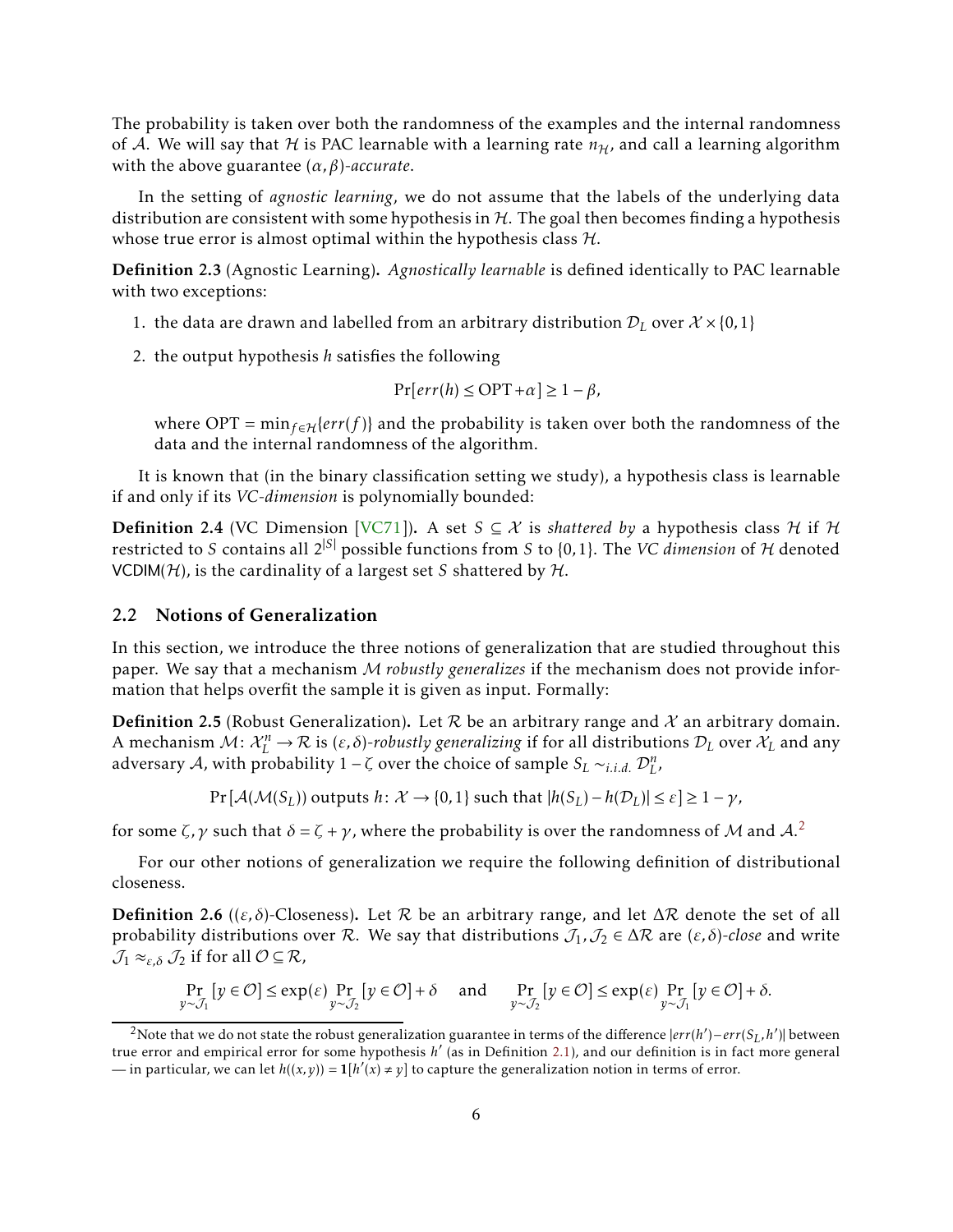Given an arbitrary domain *Y*, we say samples  $T, T' \in \mathcal{Y}^n$  are *neighboring* if they differ on exactly one element. A mechanism M is *differentially private* if the distributions of its outputs are close on neighboring samples.

**Definition 2.7** (Differential Privacy, [\[DMNS06\]](#page-24-7)). A mechanism  $M: \mathcal{Y}^n \to \mathcal{R}$  is  $(\varepsilon, \delta)$ -differentially *private* if for every pair of neighboring samples  $T, T' \in \mathcal{Y}^n$ ,  $\mathcal{M}(T) \approx_{\varepsilon, \delta} \mathcal{M}(T')$ .

Let Y be an arbitrary domain and R be an arbitrary range, and let  $\Delta$ Y denote the set of all probability distributions over *Y*. A *simulator* Sim:  $\Delta Y \rightarrow \mathcal{R}$  is a (randomized) mechanism that takes a probability distribution over  $Y$  as input, and outputs an outcome in the range  $R$ . For any fixed distribution  $C \in \Delta Y$ , we sometimes write  $\text{Sm}_C$  to denote the output distribution  $\text{Sm}(C)$ .

We say that a mechanism M *perfectly generalizes* if the distribution of its output when run on a sample is close to that of a simulator that did not have access to the sample.

**Definition 2.8** (Perfect Generalization). Let  $R$  be an arbitrary range and  $Y$  an arbitrary domain. Let  $0 \le \beta < 1$ ,  $\varepsilon \ge 0$ , and  $0 \le \delta < 1$ . A mechanism  $\mathcal{M}$ :  $\mathcal{Y}^n \to \mathcal{R}$  is  $(\beta, \varepsilon, \delta)$ -perfectly generalizing if for every distribution C over  $\mathcal Y$  there exists a *simulator* Sim<sub>C</sub> such that with probability at least  $1 - \beta$ over the choice of sample  $T \sim_{i.i.d.} C^n$ ,  $\mathcal{M}(T) \approx_{\varepsilon,\delta} S_{IMC}$ .

Discussion of the generalization notions We will see that all three of the above generalization notions are robust to postprocessing and compatible with adaptive composition, $3$  making each of them much more appealing than traditional generalization for learning contexts. Perfect generalization also has an intuitive interpretation as a privacy solution concept that guarantees privacy not just to the individuals in a data sample, but to the sample as a whole (one can think of this as providing privacy to a data provider such as a school or a hospital, when each provider's data comes from the same underlying distribution). Despite the very strong guarantee it gives, we will see that many tasks are achievable under perfect generalization.

#### 2.3 Basic Properties of the Generalization Notions

Here we state several basic properties of the generalization notions defined above. Proofs are deferred to Appendix [A.](#page-25-6)

The following lemma is a useful tool for bounding the closeness parameters between two distributions via an intermediate distribution, such as that of the simulator. It allows us to say (Corollary [2.10\)](#page-6-1) that for any perfectly generalizing mechanism, any two "typical" samples will induce similar output distributions.

<span id="page-6-2"></span>**Lemma 2.9.** Let  $\mathcal{J}_1$ , $\mathcal{J}_2$ , $\mathcal{J}_3$  be distributions over an abstract domain R. That is,  $\mathcal{J}_1$ ,  $\mathcal{J}_2$ ,  $\mathcal{J}_3$   $\in \Delta \mathcal{R}$ . If  $\mathcal{J}_1 \approx_{\varepsilon,\delta} \mathcal{J}_2$  and  $\mathcal{J}_2 \approx_{\varepsilon',\delta'} \mathcal{J}_3$  where  $\varepsilon,\varepsilon' < \ln 2$  then  $\mathcal{J}_1 \approx_{\varepsilon+\varepsilon',2(\delta+\delta')} \mathcal{J}_3$ . If  $\delta = \delta'$ , then  $\mathcal{J}_1 \approx_{\varepsilon+\varepsilon',3\delta} \mathcal{J}_3$ .

<span id="page-6-1"></span>**Corollary 2.10.** Suppose that a mechanism  $M: \mathcal{Y}^n \to \mathcal{R}$  is  $(\beta, \varepsilon, \delta)$ -perfectly generalizing, where  $\varepsilon$  < ln 2. Let  $T_1, T_2 \sim_{i.i.d.} C^n$  be two independent samples. Then with probability at least 1 – 2*β* over the random draws of  $T_1$  and  $T_2$ , the following holds

$$
\mathcal{M}(T_1) \approx_{2\varepsilon,3\delta} \mathcal{M}(T_2).
$$

<span id="page-6-0"></span> $3$ Specifically, differentially private algorithms can be adaptively composed in a black box manner, and can be compiled into perfectly generalizing mechanisms (with some loss in their parameters). This gives a recipe for designing perfectly generalizing mechanisms that compose adaptively. Similarly, many methods for guaranteeing robust generalization (including differential privacy, description length bounds, and compression schemes) compose adaptively, giving a recipe for designing robustly generalizing mechanisms that compose adaptively.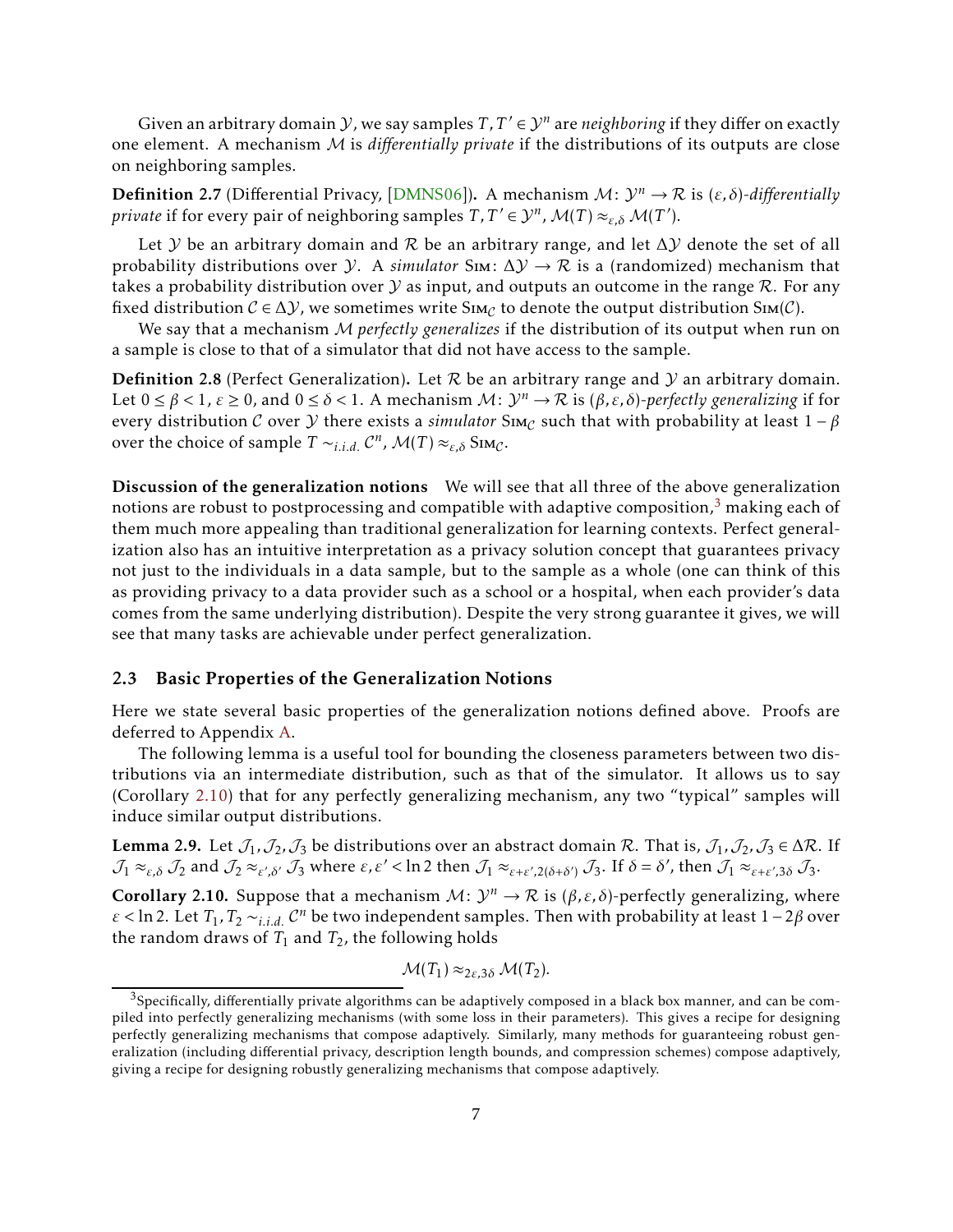We can show that both robust generalization and perfect generalization are robust to postprocessing, i.e., arbitrary interpretation. It is known that differential privacy is also robust to postprocessing [\[DR14](#page-24-8)].

<span id="page-7-2"></span>Lemma 2.11 (Robustness to Postprocessing). Given any (*α,β*)-robustly generalizing (resp. (*β,ε, δ*) perfectly generalizing) mechanism  $M: \mathcal{Y}^n \to \mathcal{R}$  and any post-processing procedure  $\mathcal{A}: \mathcal{R} \to \mathcal{R}'$ , the composition  $A \circ M: \mathcal{Y}^n \to \mathcal{R}$  is also  $(\alpha, \beta)$ -robustly generalizing (resp.  $(\beta, \varepsilon, \delta)$ -perfectly generalizing).

Theorem [2.12](#page-7-0) says that the composition of multiple (*β,ε,*0)-perfectly generalizing mechanisms is also perfectly generalizing, where the *β* and *ε* parameters "add up".

<span id="page-7-0"></span>**Theorem 2.12** (Basic Composition). Let  $M_i: \mathcal{Y}^n \to \mathcal{R}_i$  be  $(\beta_i, \varepsilon_i, 0)$ -perfectly generalizing for  $i =$ 1,...,k. The composition  $M_{[k]}: \mathcal{Y}^n \to \mathcal{R}_1 \times \cdots \times \mathcal{R}_k$ , defined as  $M_{[k]}(T) = (M_1(T), \dots M_k(T))$  is  $(\sum_{i=1}^{k} \beta_i, \sum_{i=1}^{k} \varepsilon_i, 0)$ -perfectly generalizing.

A very recent work by [\[BF16\]](#page-23-4) studies the notion of *typical stability*, which generalizes perfect generalization. In particular, a mechanism is perfectly generalizing if it is typically stable with respect to product distributions  $\mathcal{D}^n$ . They show the class of typically stable mechanisms is closed under adaptive composition, implying an adaptive composition theorem for perfectly generalizing mechanisms.[4](#page-7-1)

### 3 Robust Generalization via Compression Schemes

In this section, we present a new technique, based on the idea of *compression bounds*, for designing learning algorithms with the robust generalization guarantee. Recent work [\[DFH](#page-24-0)+15b, [DFH](#page-24-2)+15a,  $BNS<sup>+</sup>16$  $BNS<sup>+</sup>16$ ] gives two other techniques for obtaining robust generalizing mechanisms. As we will see, our new technique allows one to learn hypothesis classes under robust generalization for which the two previous techniques do not apply. More surprisingly, we show that any PAC/agnostically learnable hypothesis class can also be learned under robust generalization with nearly optimal sample complexity.

We first give a definition for what it means to learn a hypothesis under robust generalization.

Definition 3.1 (RG PAC/Agnostic Learning). A hypothesis class H over domain X is *PAC/agnostically learnable under robust generalization (RG-PAC/agnostically learnable)* if there exists a polynomial *n*<sub>H</sub>:  $\mathbb{R}^4$  →  $\mathbb{R}$  and a learning algorithm *A* such that for all *α, β, ε, δ* ∈ (0*,* 1/2), given inputs *α, β, ε, δ* and a sample  $S_L \in \mathcal{X}_L^n$  where  $n \ge n_H(1/\alpha, 1/\varepsilon, \log(1/\beta), \log(1/\delta))$ , the algorithm A is an  $(\alpha, \beta)$ accurate PAC/agnostic learner, and is  $(\varepsilon, \delta)$ -robustly generalizing.

#### 3.1 Compression Learners

For any function  $k: \mathbb{N} \to \mathbb{N}$ , we say that a hypothesis class has a compression scheme of size k if any arbitrary set *S<sup>L</sup>* of *n* labelled examples can be mapped to a *sequence* of *k*(*n*) input examples, from which it is possible to compute an empirical risk minimizer for *SL*.

<span id="page-7-1"></span> $<sup>4</sup>$  A previous version of our paper contained an error in the proof of the adaptive composition theorem for perfect</sup> generalization. We are grateful to Raef Bassily and Adam Smith for bringing this to our attention.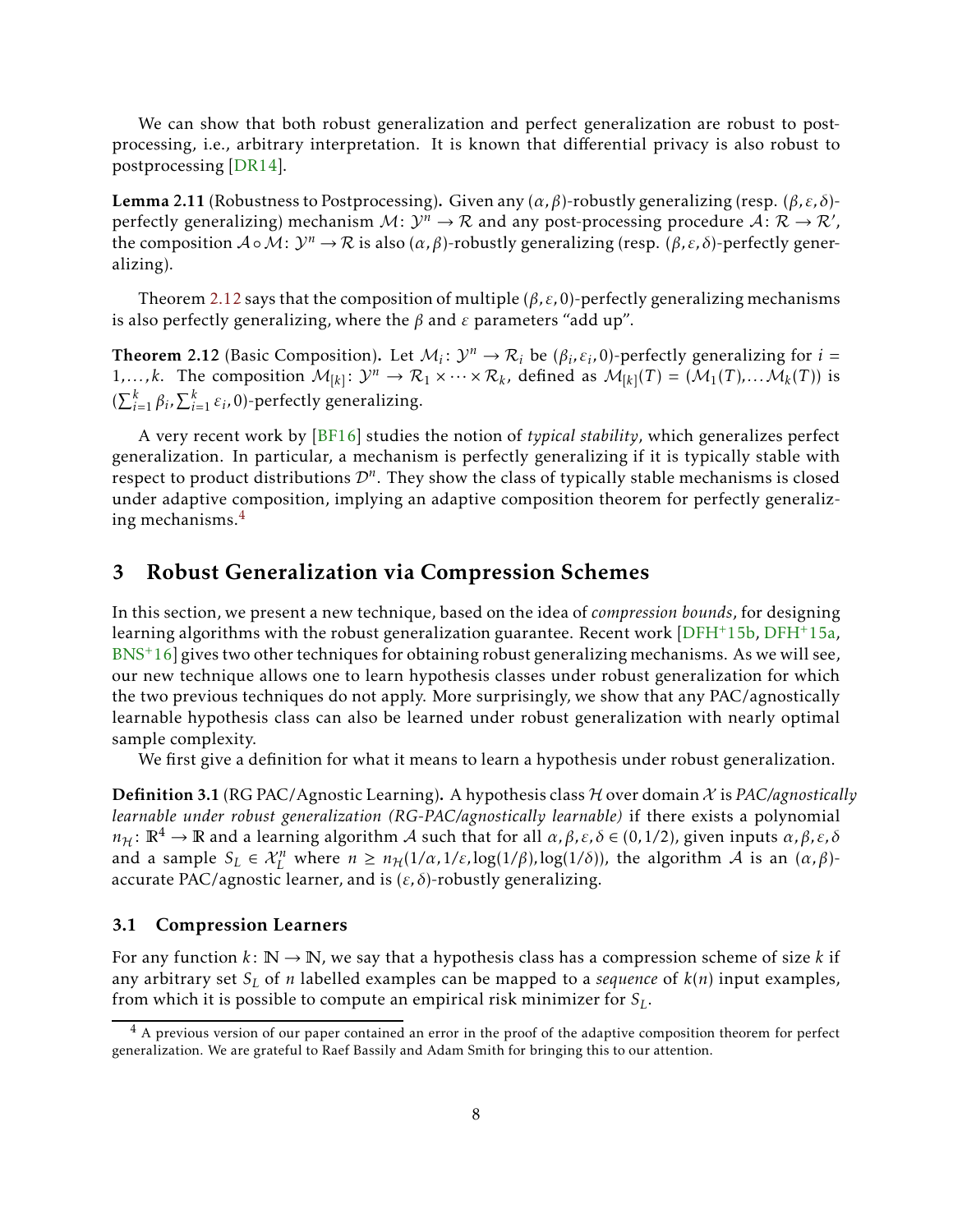**Definition 3.2** (Compression Scheme [\[LW86\]](#page-24-3)). Let H be a hypothesis class and let  $k: \mathbb{N} \to \mathbb{N}$ . We say that H has a *compression scheme* of size *k* if for all  $n \in \mathbb{N}$ , there exists an integer  $k' \leq k(n)$ , a *compression algorithm*  $A\colon \mathcal{X}_L^n\to \mathcal{X}_L^{k'}$  *and an <i>encoding algorithm*  $B\colon \mathcal{X}_L^{k'}\to \mathcal{H}$  *such that for any arbitrary* set  $S_L$  of *n* labelled examples, *A* will select a sequence of examples  $A(S_L) = (z_{i_1}, z_{i_2},..., z_{i_{k'}}) \in S_L^{k'}$ , and *B* will output a hypothesis  $h' = B(A(S_L))$  that is an *empirical risk minimizer*; i.e.  $err(S_L, h') \leq$ *err*( $S_L$ , *h*) for all *h* ∈ H. We will call the algorithm  $\mathcal{L} = B \circ A$  a compression learner of size *k* for the hypothesis class  $\mathcal{H}.^5$  $\mathcal{H}.^5$ 

Remark 3.3. A natural extension to the compression scheme defined above is *approximate* compression schemes [\[DMY16](#page-24-4)], which produce approximate empirical risk minimizers rather than exact empirical risk minimizers. A particularly simple and naive approximate compression scheme results from subsampling: since it is possible to produce an *ε*-approximate empirical risk minimizer for any function drawn from a VC-class of dimension *d* using *O*(*d/ε*<sup>2</sup> ) samples, it immediately follows that every VC-class of dimension *d* admits an *ε*-approximate compression scheme of size  $k = O(d/\varepsilon^2)$ . As we will see, such a compression scheme is in general quite inefficient in terms of sample complexity, and by using a more sophisticated boosting-based compression scheme [\[DMY16\]](#page-24-4), it is possible to obtain robust generalization with nearly optimal sample complexity for every VC-class.

Next, we want to show that any compression learner of small size satisfies robust generalization. As an intermediate step, we recall the following result, which follows from a standard application of a concentration bound.

<span id="page-8-1"></span>**Lemma 3.4** (see, e.g., [\[SSBD14\]](#page-25-2) Theorem 30.2). Let  $n, k' \in \mathbb{N}$  such that  $n \geq 2k'$ . Let  $A: \mathcal{X}_L^n \to \mathcal{X}_L^{k'}$ be an algorithm that takes a sample *S<sup>L</sup>* of *n* labelled examples as input, and selects a sequence of labelled examples  $A(S_L) = (z_{i_1}, z_{i_2},..., z_{i_{k'}}) \in S_L^{k'}$  of length k'. Let algorithm  $B: \mathcal{X}_L^{k'} \to (\mathcal{X} \to \{0,1\})$ take a sequence of *k* ′ labelled examples and return a hypothesis.

For any random sample  $S_L \sim_{i.i.d.} \mathcal{D}_L^n$ , let  $V_L = \{z \mid z \notin A(S_L)\}$  be the set of examples not selected by *A*, and write *V* for the unlabelled version of  $V_L$ . Let  $h = B(A(S_L))$  be the hypothesis output by *B*. Then, with probability of at least 1 − *δ* over the random draws of *S<sup>L</sup>* and the randomness of *A* and *B*, we have

$$
|h(V) - h(\mathcal{D})| \le \sqrt{h(V)\frac{4k'\log(2n/\delta)}{n}} + \frac{8k'\log(2n/\delta)}{n}
$$

Recall that  $h(D) = \mathbb{E}_{x \sim D}[h(x)]$  denotes the expected value of *h*, and  $h(V) = \frac{1}{n-k'}\sum_{x \in V} h(x)$  is the average value of *h* over the examples in *V*.

This theorem is useful in analyzing the guarantees of a compression learner. If we interpret *A* as a compression algorithm, and *B* as an encoding algorithm that outputs a hypothesis *h*, Lemma [3.4](#page-8-1) says that the empirical error of *h* over the remaining subset *V* is close to its true error.

However, we can also interpret algorithm *B* as an adversary who is trying to overfit a hypothesis to the input sample *SL*. Since the hypothesis output by a compression algorithm is uniquely determined by the sequence of examples output by the compression algorithm *A*, we could think of the adversary post-processing the size-*k* ′ sequence of examples that defines the output hypothesis. Therefore, it suffices to show that the compression algorithm *A* is robustly generalizing.

<span id="page-8-0"></span><sup>&</sup>lt;sup>5</sup>Note that this definition of variable-length compression scheme (where the number of examples output by the compression algorithm depends on the input sample size) is more general than the one defined in [\[LW86](#page-24-3)].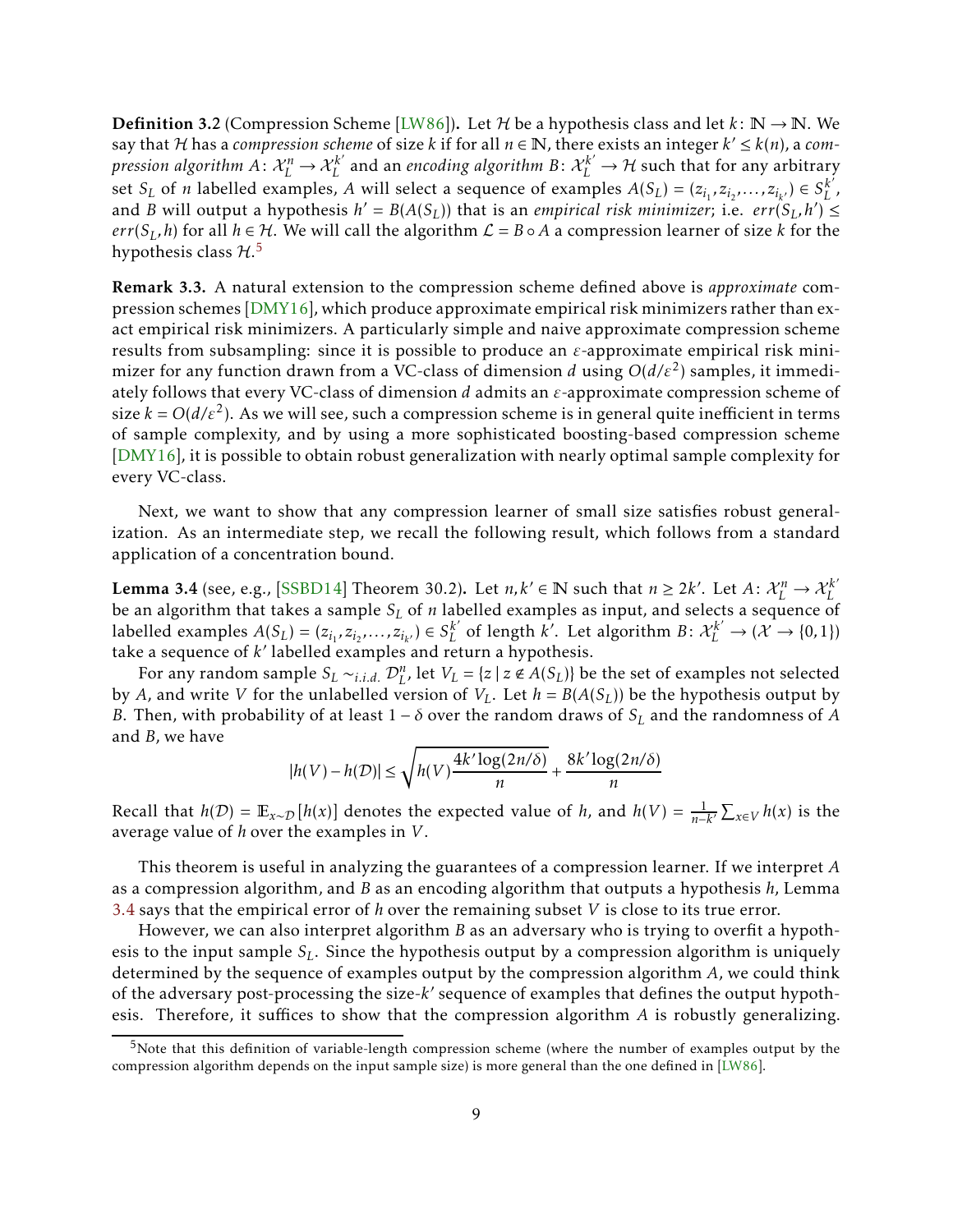We will establish this by showing that any algorithm that outputs a small sequence of the input sample is robustly generalizing:

<span id="page-9-1"></span>**Lemma 3.5.** Let *n*, *k'* be integers,  $\varepsilon$ ,  $\delta$  > 0, and let *A*:  $\mathcal{X}_L^n \to \mathcal{X}_L^{k'}$  be an algorithm that takes any set  $S_L \in \mathcal{X}_L^n$  as input and outputs a sequence  $T \in S_L^{k'}$  of size *k*'. Then *A* is  $(\varepsilon, \delta)$ -robustly generalizing for

$$
\varepsilon = \sqrt{\frac{4k' \log(n/\delta)}{n}} + \frac{8k' \log(2n/\delta)}{n} + \frac{k'}{n}.
$$

*Proof.* We will appeal to Lemma [3.4](#page-8-1). Let  $F: \mathcal{X}_L^{k'} \to \{X \to \{0,1\}\}$  be a deterministic mapping from samples of size *k'* to hypotheses. Let  $S_L \sim_{i.i.d.} \mathcal{D}^n$  be a random sample of size *n*,  $T = A(S_L)$  be the sequence output by the compression algorithm, *V* be the examples (without labels) not selected by *A*, and  $f = F(T)$  be the function output by the adversary. By the result of Lemma [3.4,](#page-8-1) we know that with probability at least  $1 − δ$  over the random draws of  $S_L$ , the following holds,

$$
|f(V) - f(D)| \le \sqrt{\frac{4k' \log(2n/\delta)}{n}} + \frac{8k' \log(2n/\delta)}{n} \equiv C
$$

Let *S* be the examples in *S<sup>L</sup>* but without labels. By the triangle inequality we have

$$
|f(S_L) - f(D)| \le \frac{1}{n} \left| \sum_{z \in S_L} (f(z) - f(D)) \right|
$$
  
\n
$$
= \frac{1}{n} \left| \sum_{z \in V} (f(z) - f(D)) + \sum_{z \in V} (f(z) - f(D)) \right|
$$
  
\n
$$
\le \frac{1}{n} \left| \sum_{z \in V} (f(z) - f(D)) \right| + \frac{1}{n} \left| \sum_{z \in V} (f(z) - f(D)) \right|
$$
  
\n
$$
\le \frac{Cn}{n} + \frac{k'}{n} = C + \frac{k'}{n}
$$
 (1)

 $\Box$ 

which recovers our stated bound.

Now we are ready to show that any hypothesis class that admits a compression scheme of small size is learnable under robust generalization.

<span id="page-9-0"></span>**Theorem 3.6** (Compression implies RG Learnability). Let  $H$  be a hypothesis class with a compression scheme of size  $k: \mathbb{N} \to \mathbb{N}$ , and let  $A: \mathcal{H} \to \mathcal{H}$  be any adversary. Then given any input sample *S*<sup>*L*</sup> ∼*i.i.d.*  $\mathcal{D}_L^n$  of size *n*, the compression learner  $\mathcal{L}$  for  $\mathcal{H}$  outputs an hypothesis *h* such that with  $\text{probability at least } 1 - δ, \text{ the error satisfies } \text{err}(h) ≤ \min_{h'} \text{err}(h') + ε, \text{ and the adversary outputs a}$ hypothesis  $f = A(h)$  that satisfies  $|f(S_L) - f(D)| \leq \varepsilon$  with

$$
\varepsilon = O\left(\sqrt{\frac{k(n)\log(n/\delta)}{n}}\right),\,
$$

as  $\log \text{as } n \geq 8k(n) \log(2n/\delta)$ .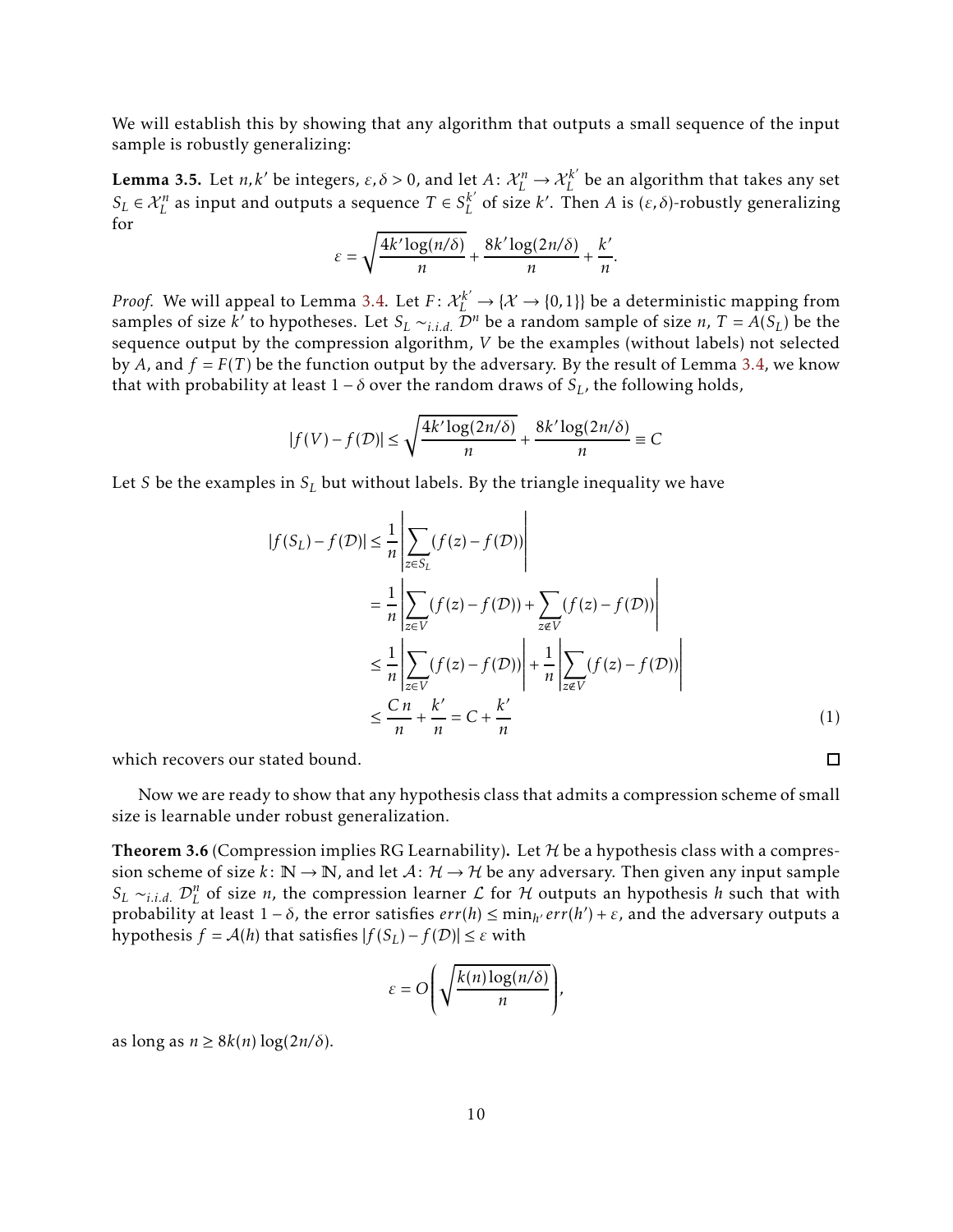*Proof.* Note that when *n* ≥ 8*k*(*n*) log(2*n/δ*), the bound on *ε* in Lemma [3.5](#page-9-1) becomes *O*  $\int k(n) \log(n/\delta)$ *n* ! . Then by applying Lemma [3.5,](#page-9-1) we can guarantee that  $|f(S_L) - f(\mathcal{D})| \leq \varepsilon$  with probability at least 1 − *δ*. Then the accuracy guarantee of the learner's output hypothesis directly follows by setting  $A$  to be the identity map.

We can also show that compression learners continue to give robust generalization under adaptive composition.

<span id="page-10-0"></span>Theorem 3.7 (Adaptive Composition for Compression Learners). Let  $\mathcal{M}_{[m]} \colon \mathcal{X}^n \to \mathcal{H}^m$  be an adaptive composition of compression schemes such that for any  $S \in \mathcal{X}^n$ ,  $\mathcal{M}_{[m]}(S) = (h_1, \ldots, h_m)$ , where  $h_1 = M_1(S)$ ,  $h_2 = M_2(S; h_1)$ ,..., $h_m = M(S; h_1, \ldots, h_{m-1})$ , where  $M_i(\cdot; h_1, \ldots, h_{i-1})$  is a compression learner of size  $k_i$  for all choices of  $h_1, \ldots, h_{i-1}$ . Let  $k = \sum_{i=1}^m k_i$ . Then  $\mathcal{M}_{[m]}$  is  $(\varepsilon, \delta)$ -robustly generalizing, where

$$
\varepsilon = O\left(\sqrt{\frac{k \log(n/\beta)}{n}}\right),\,
$$

as  $\log \alpha \geq 8k \log(2n/\beta)$ .

*Proof.* For each  $M_i$ , we can write it as  $M_i(\cdot; h_1, \ldots, h_{i-1}) = (B_i \circ A_i)$ , where  $A_i$  is the compression algorithm and  $B_i$  is the encoding algorithm. Note that the sequence of output hypotheses is just a postprocessing of the sequence of examples output by the compression algorithms—that is, given the sequence of examples output by the compression algorithms, we can uniquely determine the set of output hypotheses. So it suffices to prove that the adaptive composition of the compression algorithms satisfies robust generalization. Note that the composed compression algorithms can be viewed as a single compression algorithm that releases a sequence of examples of length *k*. By  $\Box$ directly applying Lemma [3.5,](#page-9-1) we recover the stated bound.

#### 3.2 Robust Generalization via Differential Privacy and Description Length

We briefly review two existing techniques for obtaining algorithms with robust generalization guarantees, from the recent line of work starting with [\[DFH](#page-24-0)+15b], and followed by [\[DFH](#page-24-2)+15a,  $BH15, BNS<sup>+</sup>16$  $BH15, BNS<sup>+</sup>16$  $BH15, BNS<sup>+</sup>16$  $BH15, BNS<sup>+</sup>16$ . Here we will rephrase their results in terms of robust generalization (this terminology is new to the present paper).

First, it is known that differential privacy implies robust generalization.

**Theorem 3.8** ([\[BNS](#page-23-0)<sup>+</sup>16]). Let  $M: \mathcal{X}_L^n \to \mathcal{R}$  be a  $(\varepsilon, \delta)$ -differentially private mechanism for  $n \geq$ *O*(ln(1/*δ*)/ $\varepsilon^2$ ). Then *M* also satisfies (*O*(*ε*)*,O*(*δ*/*ε*))-robust generalization.

Algorithms with a small output range (i.e., each output can be described using a small number of bits) also enjoy robust generalization.

<span id="page-10-1"></span>**Theorem 3.9** ([\[DFH](#page-24-2)<sup>+</sup>15a]). Let  $M: \mathcal{X}_L^n \to \mathcal{R}$  be a mechanism such that  $|\mathcal{R}|$  is bounded. Then M satisfies (*α,β*)-robust generalization, with *α* =  $\sqrt{\frac{\ln(|\mathcal{R}|/\beta)}{2n}}$ .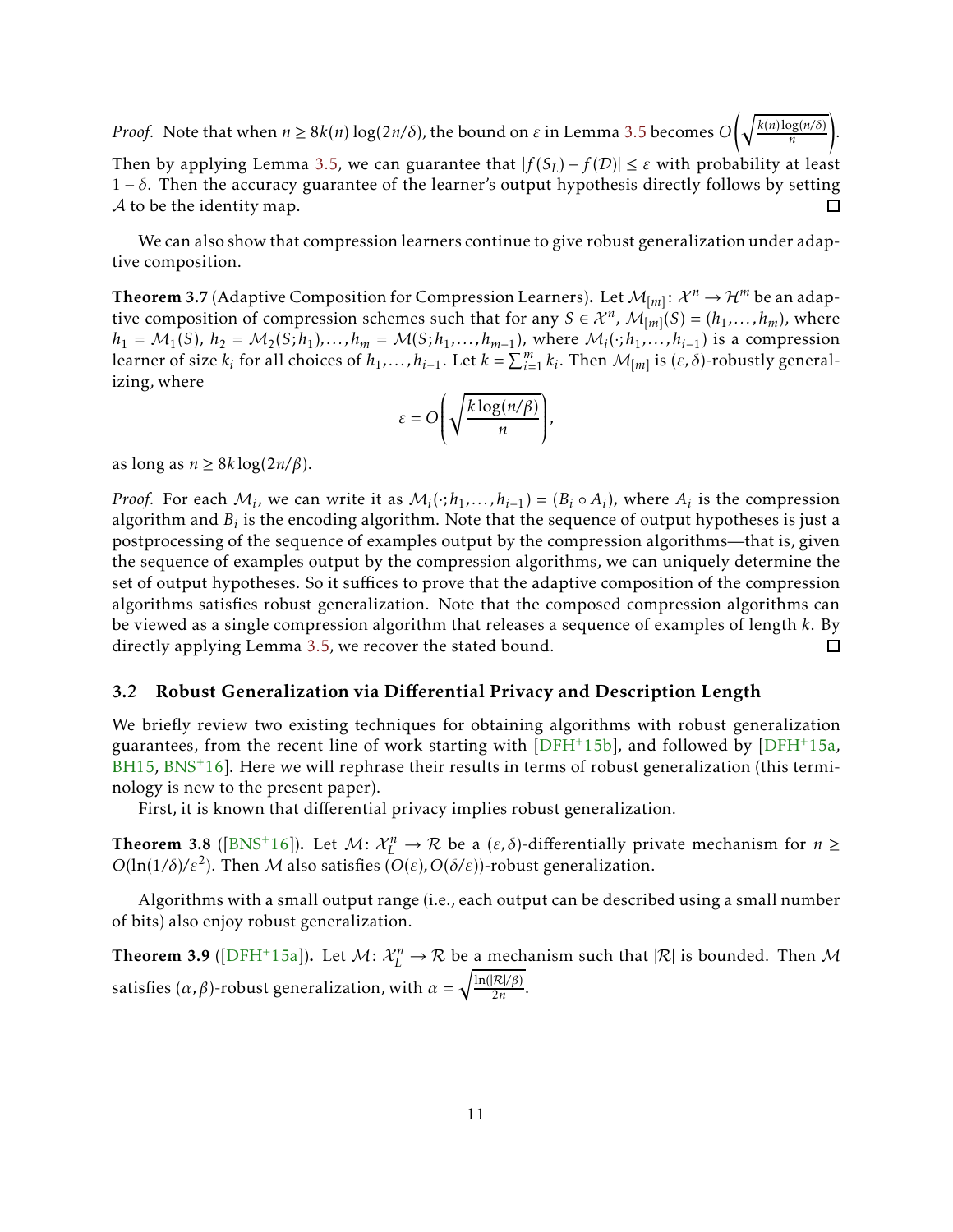#### <span id="page-11-0"></span>3.3 Case Study: Proper Threshold Learning

Next, we consider the problem of properly learning *thresholds* in the PAC setting. We will first note that when the domain size is infinite, there is no proper PAC learner that is differentially private or has finite output range. In contrast to these impossibility results, we show that the class of threshold functions admits a simple compression scheme, and hence a PAC learning algorithm that satisfies robust generalization. This result, in particular, gives a separation between the power of learning under robust generalization and that of learning under differential privacy.

Consider the hypothesis class of *threshold functions*  $\{h_x\}_{x \in \mathcal{X}}$  over a totally ordered domain X, where  $h_x(y) = 1$  if  $y \le x$  and  $h_x(y) = 0$  if  $y > x$ . We will first recall an impossibility result for privately learning thresholds.

<span id="page-11-1"></span>Theorem 3.10 ([\[BNSV15](#page-24-11)] Theorem 6.2). Let  $\alpha > 0$  be the accuracy parameter (as in Definition [2.2\)](#page-4-1). For every  $n \in \mathbb{N}$ , and  $\delta \le 1/(1500n^2)$ , any  $(1/2, \delta)$ -differentially private and  $(\alpha, 1/8)$ -accurate (proper) PAC learner for threshold functions requires sample complexity  $n = \Omega(\log^*|\mathcal{X}|/\alpha)$ .

In particular, the result of Theorem [3.10](#page-11-1) implies that there is no private proper PAC learner for threshold functions over an infinite domain. Similarly, we can show that there is no proper PAC learner for thresholds that has a finite outcome range.

**Lemma 3.11.** Let H be the hypothesis class of threshold functions. For any  $n \in \mathbb{N}$  and any learner  $\mathcal{M}\colon \mathcal{X}_L^n \to \mathcal{H}'$  such that the output hypothesis class  $\mathcal{H}'$  is a subset of  $\mathcal H$  and has bounded cardinality, there exits a distribution  $D \in \Delta \mathcal{X}$  such that the output hypothesis has true error *err*(*h*) ≥ 1/2.

*Proof.* Let  $|\mathcal{H}'| = m$ . We can write  $\mathcal{H}' = \{h_{x_1}, h_{x_2}, \ldots, h_{x_m}\}$  such that  $x_1 < x_2 < \ldots < x_m$ . Let  $y, z$  be points such that  $x_1 < y < z < x_2$ . Let D be a distribution over X that puts half of the probability mass on *y* and the other half on *z*. Suppose our target hypothesis is  $c = h_y$ . Then  $c(y) = 1$  and *c*(*z*) = 0. Note that for each *h* ∈ *H'*, it must be case that *h*(*y*) = *h*(*z*), and thus its true error must be at least 1*/*2. П

Now we will show that the class of threshold functions can be properly PAC learned under the constraint of robust generalization *even when* the domain size is infinite.

**Theorem 3.12.** Let  $H$  be the hypothesis class of threshold functions. There exists a compression learner for  $H$  such that when given a input sample  $S_L \sim_{i.i.d.} \mathcal{D}_L^n$  of size *n*, it is both  $(\varepsilon, \delta)$ -accurate and  $(\varepsilon, \delta)$ -robustly generalizing for any  $\delta \in (0, 1)$  and

$$
\varepsilon = O\left(\sqrt{\frac{\log(n/\delta)}{n}}\right)
$$

as  $\log \alpha \geq 8 \log(2n/\delta)$ .

*Proof.* Consider the compression function *A*, that, given a sample, outputs the largest positive example  $s_+$  in the sample. Then consider the encoding function *B* that, given any example  $s_+$ , returns the threshold function  $h_{s_+}.$  Such a threshold function will correctly label all the examples in the sample. This gives us a compression scheme of size 1 for the class of threshold functions. Then the result follows directly from Theorem [3.6.](#page-9-0)  $\Box$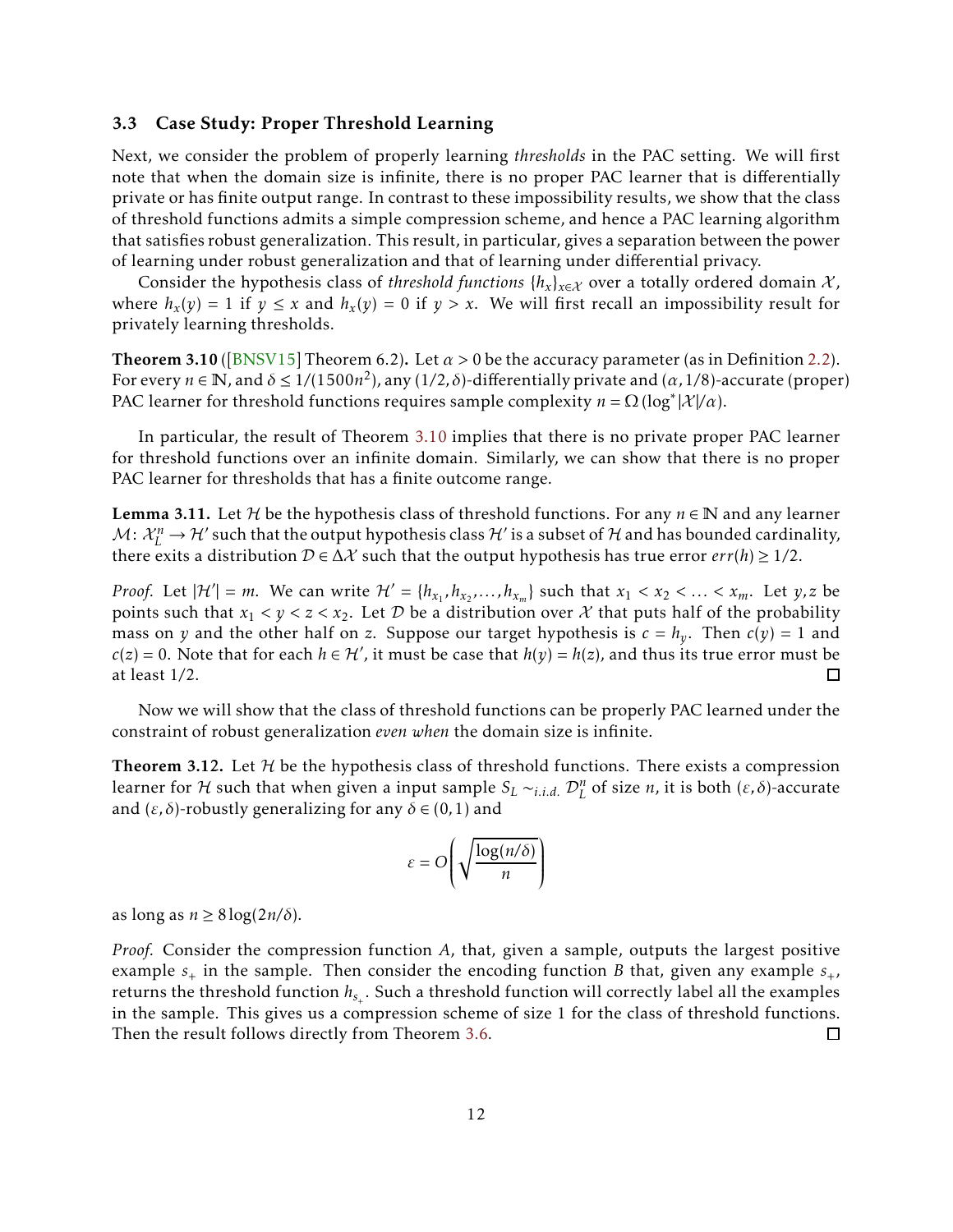#### 3.4 Every Learnable Class is Learnable under Robust Generalization

Finally, we will show that any PAC-learnable hypothesis class can be learned under robust generalization with a logarithmic blowup in the sample complexity. We will rely on a result due to [\[DMY16](#page-24-4)], which shows that any learnable class admits a compression scheme of size scaling logarithmically in the input sample size *n*.

<span id="page-12-1"></span>**Theorem 3.13** ([\[DMY16\]](#page-24-4) (see Theorem 3.1)). Let H be a hypothesis class that is PAC/agnostically learnable with VC-dimension *d*; then it has a compression scheme of size

$$
k(n) = O(d \log(n) \log \log(n) + d \log(n) \log(d)).
$$

Our result then follows directly from Theorem [3.6](#page-9-0) and Theorem [3.13](#page-12-1).

<span id="page-12-0"></span>**Theorem 3.14.** Let H be a hypothesis class. Suppose that H is PAC/agnostically learnable with VCDIM( $H$ ) = *d*. Then there exists a compression learner for  $H$  such that when given input sample *S*<sub>*L*</sub> ∼*i.i.d.*  $\mathcal{D}_L^n$ , *L* is both (*ε, δ*)-accurate and (*ε, δ*)-robustly generalizing for any *δ* ∈ (0*,*1) and *ε* =  $\widetilde{O}(\sqrt{d/n})$  as long as  $n \ge 16d \log(d) \log^3(n/\delta)$ .

Remark 3.15. Note that we can obtain a similar result with the approximate compression scheme of subsampling. In particular, for every VC-class of dimension *d*, the compression learner that uses subsampling as its compression algorithm is both (*ε, δ*)-accurate and (*ε, δ*)-robustly generalizing with:

$$
\varepsilon = O\left(\left(\frac{d \log(n/\delta)}{n}\right)^{1/4}\right)
$$

which is polynomial, but is quadratically suboptimal.

### 4 Learning under Perfect Generalization

In this section, we will focus on the problem of agnostic learning under the constraint of perfect generalization. Our main result gives a perfectly generalizing generic learner in the settings where the domain  $X$  or the hypothesis class  $H$  has bounded size. The sample complexity will depend logarithmically on these two quantities. Furthermore, we give a reduction from any perfectly generalizing learner to a differentially private learner that preserves the sample complexity bounds (up to constant factors). This allows us to carry over lower bounds for differentially private learning to learning under perfect generalization. In particular, we will show that proper threshold learning with unbounded domain size is impossible under perfect generalization.

We will first define what it means to learn a hypothesis under perfect generalization.

**Definition 4.1** (PG PAC/Agnostic Learning). A hypothesis class  $H$  over domain  $X$  is PAC/agnostically learnable under perfect generalization (PG-PAC/agnostically learnable) if there exists a polynomial  $n_H : \mathbb{R}^5 \to \mathbb{R}$  and a learning algorithm A such that for all  $\alpha, \gamma, \beta, \varepsilon, \delta \in (0, 1/2)$ , given inputs *α,γ,β,ε,δ* and a sample  $S_L$  ∈  $\mathcal{X}_L^n$  where  $n \ge n_{\mathcal{H}}(1/\alpha, 1/\varepsilon, \log(1/\gamma), \log(1/\beta), \log(1/\delta))$ , the algorithm A is an  $(\alpha, \gamma)$ -accurate PAC/agnostic learner, and is  $(\beta, \varepsilon, \delta)$ -perfectly generalizing.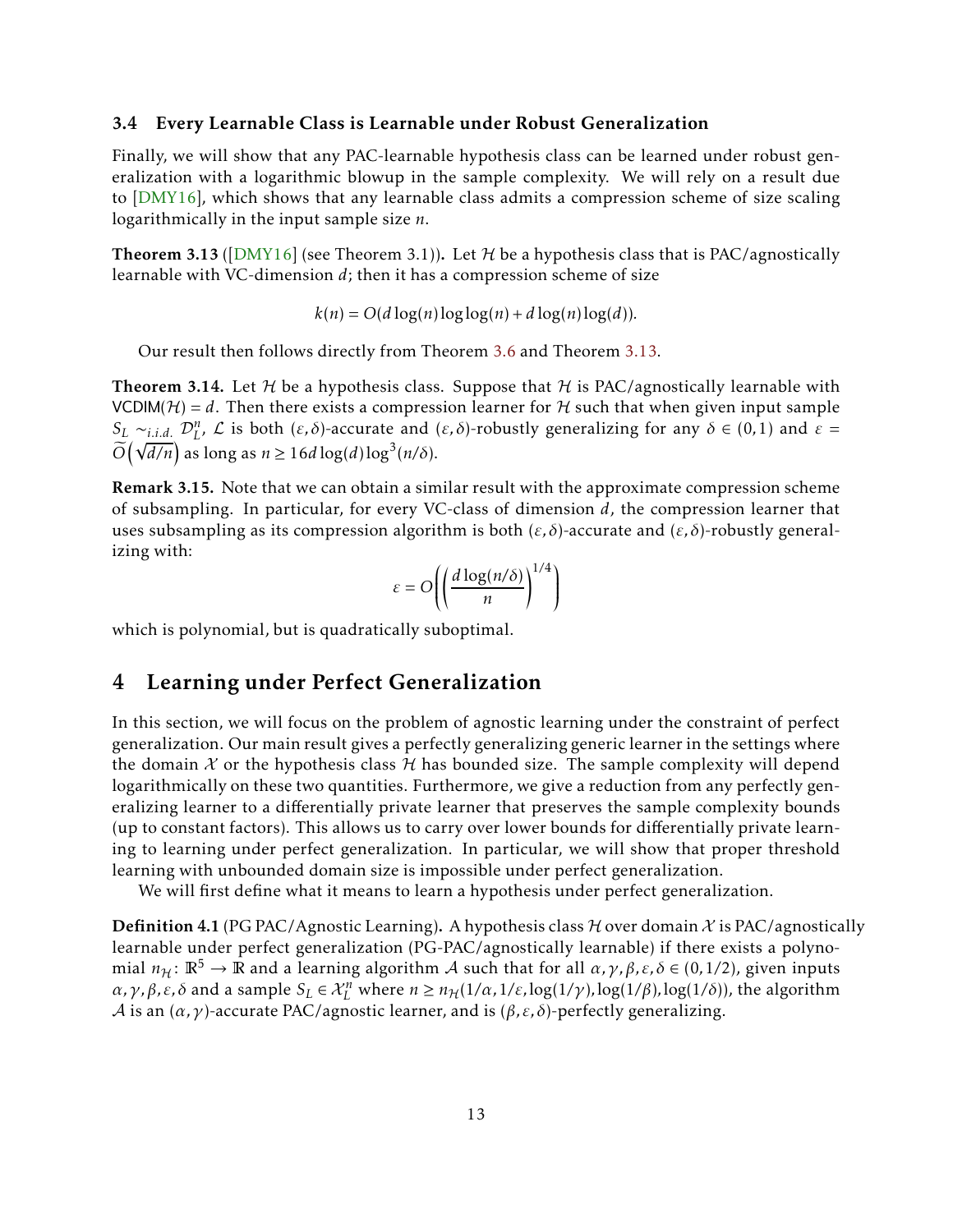#### <span id="page-13-0"></span>4.1 Generic PG Agnostic Learner

Now we present a generic perfectly generalizing agnostic learner, which is based on the *exponential mechanism* of [\[MT07\]](#page-24-10) and analogous to the generic learner of [\[KLN](#page-24-9)+11].

Our learner, formally presented in Algorithm [1](#page-13-1), takes generalization parameters *ε,β*, a sample of *n* labelled examples  $S_L \sim_{i.i.d.} \mathcal{D}_L^n$ , and a hypothesis class H as input, and samples a random hypothesis with probability that is exponentially biased towards hypotheses with small empirical error. We show that this algorithm is perfectly generalizing.

<span id="page-13-1"></span>

| <b>Algorithm 1</b> Generic Agnostic Learner $A(\beta, \varepsilon, S_L, \mathcal{H})$                                                                                       |  |
|-----------------------------------------------------------------------------------------------------------------------------------------------------------------------------|--|
| <b>Output</b> $h \in \mathcal{H}$ with probability proportional to $\exp\left(\frac{-\sqrt{ S_L } \varepsilon \cdot err(S_L, h)}{\sqrt{2\ln(2 \mathcal{H} /\beta)}}\right)$ |  |

**Lemma 4.2.** Given any  $ε, β > 0$  and finite hypothesis class *H*, the learning algorithm  $A(β, ε, ·, ·)$  is (*β,ε,*0)-perfectly generalizing.

*Proof.* Let  $S_L \sim_{i.i.d.} D_L^n$  be a labelled random sample of size *n*. Note that since each  $(x_i, y_i)$  in  $S_L$  is drawn from the underlying distribution  $D_L$ , we know that for each  $h \in H$ ,

$$
\mathop{\mathbb{E}}_{S_L \sim i.i.d.} \mathcal{D}_L^n[err(S_L, h)] = err(h).
$$

Fix any  $h \in \mathcal{H}$ . Then by a Chernoff-Hoeffding bound, we know that with probability at least  $1 - \beta / |\mathcal{H}|$ , the following holds:

<span id="page-13-2"></span>
$$
|err(S_L, h) - err(h)| \le \sqrt{\frac{1}{2n} \ln \left(\frac{2|\mathcal{H}|}{\beta}\right)}.
$$
 (2)

*.*

Applying a union bound, we know that the above holds for all  $h \in H$  with probability at least 1 − *β*. We will condition on this event for the remainder of the proof. Now consider the following randomized simulator:

$$
\text{Sim}(\mathcal{D}_L): \text{ output } h \in \mathcal{H} \text{ with probability proportional to } \exp\left(\frac{-\varepsilon \cdot \sqrt{n} \cdot \text{err}(h)}{\sqrt{2\ln(2|\mathcal{H}|/\beta)}}\right)
$$

We want to show that the output distributions satisfy  $\mathcal{A}(\beta,\varepsilon,S_L)\approx_{\varepsilon,0}\mathrm{Sim}(\mathcal{D}_L)$ , where  $S_L\sim_{i.i.d.}\mathcal{D}_L^n$  is a labelled random sample of size *n*. Let  $Z = \sum_{h \in \mathcal{H}} exp \left( \frac{-\varepsilon \sqrt{n} \cdot err(S_L, h)}{\sqrt{2 \ln(2|\mathcal{H}|/\beta)}} \right)$ ! and  $Z' = \sum_{h \in \mathcal{H}} \exp \left( \frac{-\varepsilon \cdot \sqrt{n} \cdot err(h)}{\sqrt{2 \ln(2|\mathcal{H}|/\beta)}} \right)$ ! . For each  $h \in \mathcal{H}$ ,

$$
\frac{\Pr[\mathcal{A}(\beta,\varepsilon,S_L,\mathcal{H})=h]}{\Pr[\text{Sim}(\mathcal{D}_L)=h]} = \frac{\exp\left(\frac{-\varepsilon\cdot\sqrt{n}\cdot err(S_L,h)}{\sqrt{2\ln(2|\mathcal{H}|/\beta)}}\right)/Z}{\exp\left(\frac{-\varepsilon\cdot\sqrt{n}\cdot err(h)}{\sqrt{2\ln(2|\mathcal{H}|/\beta)}}\right)/Z'}
$$

$$
= \exp\left(\frac{\varepsilon\cdot\sqrt{n}\left(err(h)-err(S_L,h)\right)}{\sqrt{2\ln(2|\mathcal{H}|/\beta)}}\right)\cdot\frac{Z'}{Z}
$$

$$
\leq \exp\left(\frac{\varepsilon}{2}\right)\exp\left(\frac{\varepsilon}{2}\right)\cdot\frac{Z}{Z}
$$

$$
= \exp(\varepsilon).
$$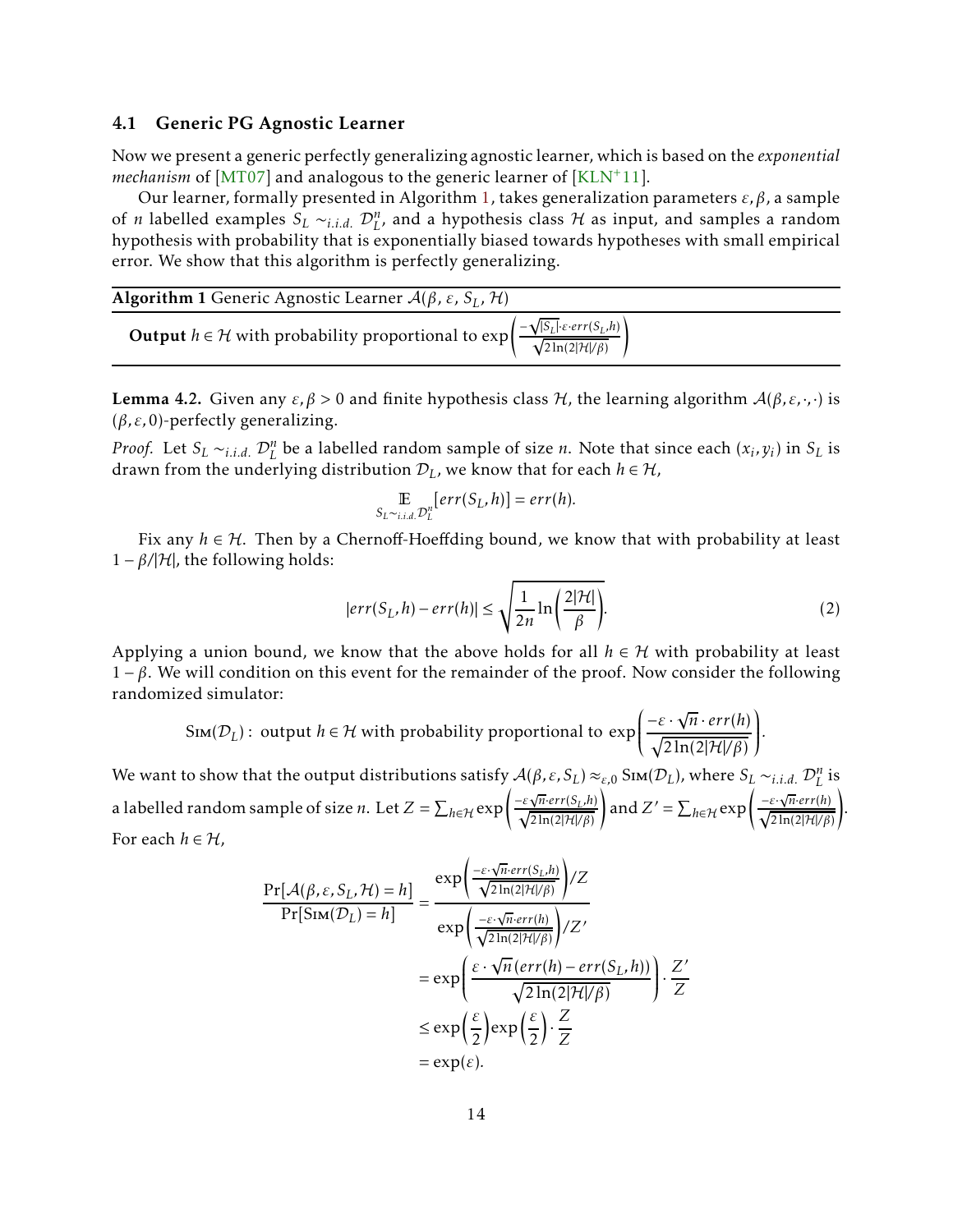A symmetric argument would also show that  $\frac{\Pr[\text{Sim}(D_L)=h]}{\Pr[d(R, \varepsilon, S, H)=h]}$  $\frac{\Pr[\text{Sim}(U_L) = n]}{\Pr[\mathcal{A}(\beta,\varepsilon,S_L,\mathcal{H}) = h]} \leq \exp(\varepsilon).$  Therefore,  $\mathcal{A}(\beta,\varepsilon,\cdot,\cdot)$  is (*β,ε,*0)-perfectly generalizing.  $\Box$ 

<span id="page-14-0"></span>Theorem 4.3. Let H be a finite hypothesis class and  $\alpha$ ,  $\gamma$  > 0. Then the generic learner Algorithm [1](#page-13-1) instantiated as  $A(\gamma,\varepsilon,\cdot,\mathcal{H})$  is  $(\alpha,\gamma)$ -accurate as long as the sample size

$$
n \geq \frac{6}{\varepsilon^2 \alpha^2} \left( \ln(2|\mathcal{H}|) + \ln(1/\gamma) \right)^3.
$$

*Proof.* Let  $S_L \sim_{i.i.d.} D^n_L$ , and let the algorithm  $A(\gamma, \varepsilon, S_L, \mathcal{H})$  be the Generic Agnostic Learner of Algorithm [1.](#page-13-1) Consider the event  $E = \{A(\gamma, \varepsilon, S_L, \mathcal{H}) = h \mid err(h) > \alpha + \text{OPT}\}\$ , where  $\alpha$  is our target accuracy parameter. We want to show that  $Pr[E] \leq \gamma$  as long as the sample size *n* satisfies the stated bound.

By a Chernoff-Hoeffding bound (similar to Equation [\(2](#page-13-2))), we have that with probability at least  $1 - \gamma/2$ , the following condition holds for each  $h \in H$ :

$$
|err(S_L, h) - err(h)| \le \sqrt{\frac{1}{2n} \ln \left( \frac{4|\mathcal{H}|}{\gamma} \right)} \equiv B(n).
$$

We will condition on the event above. Let  $h^* = \arg \min_{h' \in \mathcal{H}} err(h')$  and let OPT =  $err(h^*)$ , then

$$
\min_{h' \in \mathcal{H}} err(S_L, h') \le err(S_L, h^*) \le err(h^*) + B(n) = \text{OPT} + B(n)
$$

Recall that for each  $h \in H$ , the probability that the hypothesis output by  $\mathcal{A}(\gamma,\varepsilon,S_L,\mathcal{H})$  is *h* is,

$$
\exp\left(-\varepsilon\sqrt{n}\cdot err(S_L, h)/\sqrt{2\ln(2|\mathcal{H}|/\gamma)}\right)
$$
\n
$$
\frac{\sum_{h'\in\mathcal{H}}\exp\left(-\varepsilon\sqrt{n}\cdot err(S_L, h')/\sqrt{2\ln(2|\mathcal{H}|/\gamma)}\right)}{\exp\left(-\varepsilon\sqrt{n}\cdot err(S_L, h)/\sqrt{2\ln(2|\mathcal{H}|/\gamma)}\right)}
$$
\n
$$
\leq \frac{\exp\left(-\varepsilon\sqrt{n}\cdot err(S_L, h')/\sqrt{2\ln(2|\mathcal{H}|/\gamma)}\right)}{\max_{h'\in\mathcal{H}}\exp\left(-\varepsilon\sqrt{n}\cdot err(S_L, h')-\min_{h'\in\mathcal{H}}err(S_L, h'))/\sqrt{2\ln(2|\mathcal{H}|/\gamma)}\right)}
$$
\n
$$
\leq \exp\left(-\varepsilon\sqrt{n}\cdot\left(err(S_L, h)-\text{OPT}-B(n)\right)/\sqrt{2\ln(2|\mathcal{H}|/\gamma)}\right).
$$

Taking a union bound, we know that the probability that A(*γ,ε,SL,*H) outputs a hypothesis *h* with empirical error  $err(S_L, h) \ge \text{OPT} + 2B(n)$  is at most  $|\mathcal{H}| \exp(-\varepsilon \sqrt{n}B(n)/\sqrt{2\ln(2|\mathcal{H}|/\gamma)})$ . Set *B*(*n*) = *α*/3, and the event *E* = { $A(\gamma, \varepsilon, S_L, \mathcal{H}_d) = h | err(h) > \alpha + \text{OPT}$ } implies

$$
err(S_L, h) \geq OPT + 2\alpha/3 = OPT + 2B(n)
$$
 or  $|err(S_L, h) - err(h)| \geq \alpha/3 = B(n)$ .

It is sufficient to set *n* large enough to bound the probabilities of these two events. Further if we a sample size  $n \geq \frac{6}{\varepsilon^2 \varepsilon}$  $\frac{6}{\epsilon^2 \alpha^2}$  (ln(2|H|/*γ*))<sup>3</sup>, both probabilities are bounded by *γ*/2, which means we must have  $Pr[E] \leq \gamma$ .  $\Box$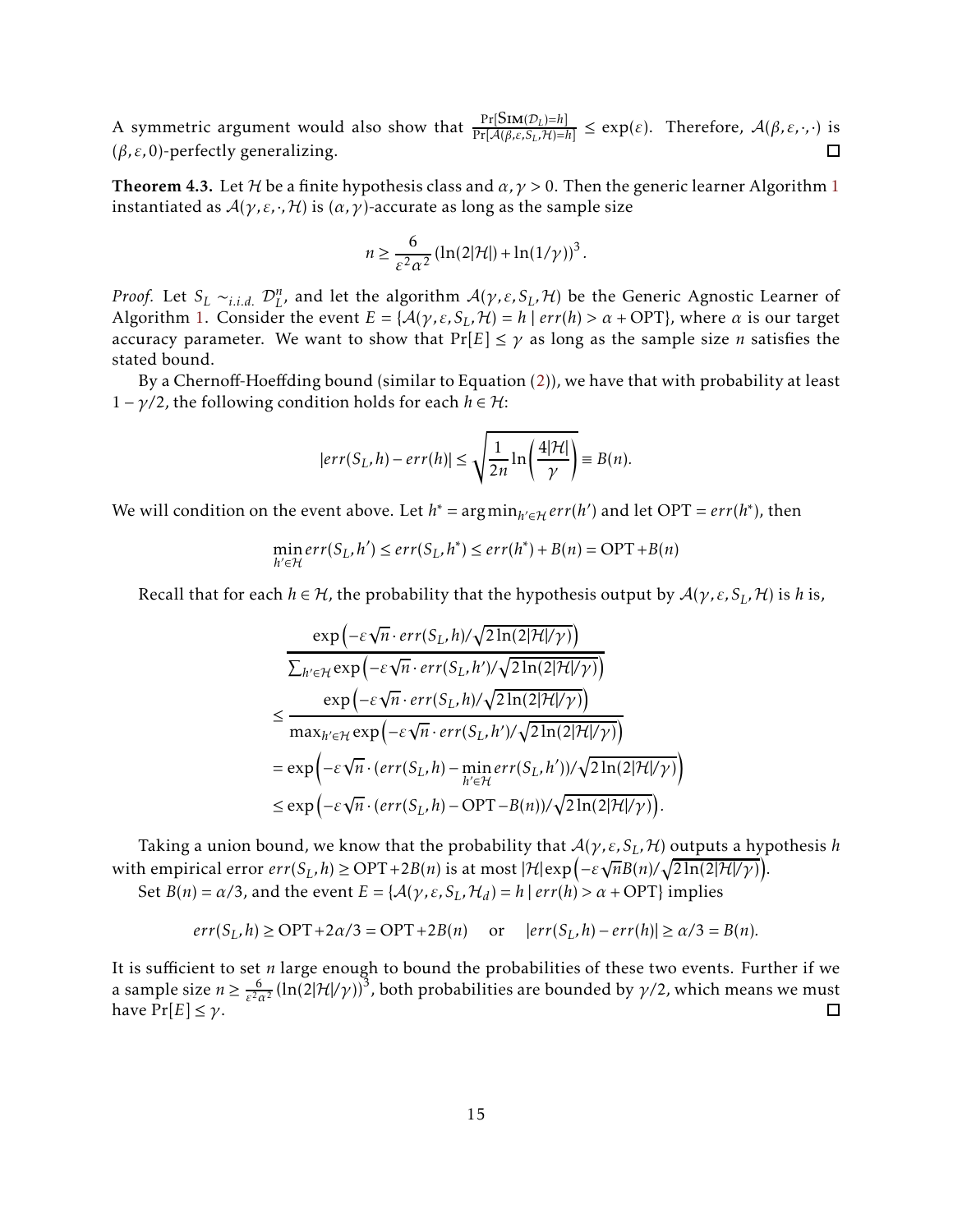#### 4.2 PG Learning with VC Dimension Sample Bounds

We can also extend the sample complexity bound in Theorem [4.3](#page-14-0) to one that is dependent on the VC-dimension of the hypothesis class  $H$ , but resulting bound will have a logarithmic dependence on the size of the domain  $|X|$ .

**Corollary 4.4.** Every hypothesis class  $H$  with finite VC dimension is PG agnostically learnable with a sample size of  $n = O\left((VCDIM(\mathcal{H}) \cdot \ln|\mathcal{X}| + \ln \frac{1}{\beta})^3 \cdot \frac{1}{\varepsilon^2 c^2}\right)$ *ε* <sup>2</sup>*α*<sup>2</sup> .

*Proof.* By Sauer's lemma (see e.g., [\[KV94\]](#page-24-5)), we know that there are at most  $O(|\mathcal{X}|^{\mathsf{VCDIM}(\mathcal{H})})$  different labelings of the domain  $\mathcal X$  by the hypotheses in  $\mathcal H$ . We can run the exponential mechanism over such a hypothesis class  $\mathcal{H}'$  with cardinality  $|\mathcal{H}'|=O\big(|\mathcal{X}|^{\mathsf{VCDIM}(\mathcal{H})}\big)$ . The complexity bound follows from Theorem [4.3](#page-14-0) directly.  $\Box$ 

#### 4.3 Limitations of PG learning

We have so far given a generic agnostic learner with perfect generalization in the cases where either  $|X|$  or  $|X|$  is finite. We now show that the finiteness condition is necessary, by revisiting the threshold learning problem in Section [3.3.](#page-11-0) In particular, we will show that when both of the domain size and hypothesis class are infinite, properly learning thresholds under perfect generalization is impossible. Our result crucially relies on a reduction from a perfectly generalizing learner to a differentially private learner, which allows us to apply lower bound results of differentially private learning(such as Theorem [3.10](#page-11-1)) to PG agnostic learning.

First, let's consider the reduction in Algorithm [2,](#page-15-0) which is a black-box mechanism that takes as input a perfectly generalizing mechanism  $M: \mathcal{X}_L^n \to \mathcal{R}$  and a labelled sample  $S_L \in \mathcal{X}_L^n$ , and outputs an element of  $R$ . We show that this new mechanism  $\mathcal{M}'(\mathcal{M},\cdot)$  is differentially private.

<span id="page-15-0"></span>

| Algorithm 2 $\mathcal{M}'(\mathcal{M}: \mathcal{X}_I^n \to \mathcal{R}, S_I \in \mathcal{X}_I^n)$                       |  |
|-------------------------------------------------------------------------------------------------------------------------|--|
| Let $\mathcal{E}_S$ , be the empirical distribution that assigns weight 1/ <i>n</i> to each of the data points in $S_L$ |  |
| Sample $T_L \sim_{i.i.d.} (\mathcal{E}_{S_L})^n$                                                                        |  |
| Output $\mathcal{M}(T_L) \in \mathcal{R}$                                                                               |  |
|                                                                                                                         |  |

<span id="page-15-1"></span>**Theorem 4.5.** Let  $\beta < 1/2e$  and  $\varepsilon \leq \ln(2)$ , and M be a  $(\beta, \varepsilon, \delta)$ -perfectly generalizing mechanism, then the mechanism  $\mathcal{M}'(\mathcal{M},.)$  of Algorithm [2](#page-15-0) is  $(4\varepsilon, 16\delta + 2\beta)$ -differentially private.

*Proof.* Let  $S_L$ ,  $S'_L \in \mathcal{X}^n$  be neighboring databases that differ on the *i*th entry, and let  $\mathcal{E}_{S_L}$  and  $\mathcal{E}_{S'_L}$ denote their corresponding empirical distributions. Since M is (*β,ε, δ*)-perfectly generalizing, there exists a simulator Sim such that with probability at least  $1 - \beta$  over choosing  $T_L \sim_{i.i.d.} (\mathcal{E}_{S_L})^n$ ,

$$
\mathcal{M}(T_L) \approx_{\varepsilon,\delta} \text{Sim.}
$$
 (3)

Similarly, there exists a simulator Sim<sup>'</sup> such that with probability at least  $1 - \beta$  over choosing  $T'_L \sim_{i.i.d.} (\mathcal{E}_{S'_L})^n$ ,

$$
\mathcal{M}(T_L') \approx_{\varepsilon,\delta} \text{Sim}'.
$$
 (4)

Let  $R_1 = \{T_L \in \mathcal{X}_L^n \mid \mathcal{M}(T_L) \approx_{\varepsilon,\delta} \text{Sim}\}$  and  $R_2 = \{T'_L \in \mathcal{X}_L^n \mid \mathcal{M}(T'_L) \approx_{\varepsilon,\delta} \text{Sim}'\}$ . We want to first show that there exists a dataset  $T_L^*$  such that  $T_L^* \in R_1$  and  $T_L^* \in R_2$ .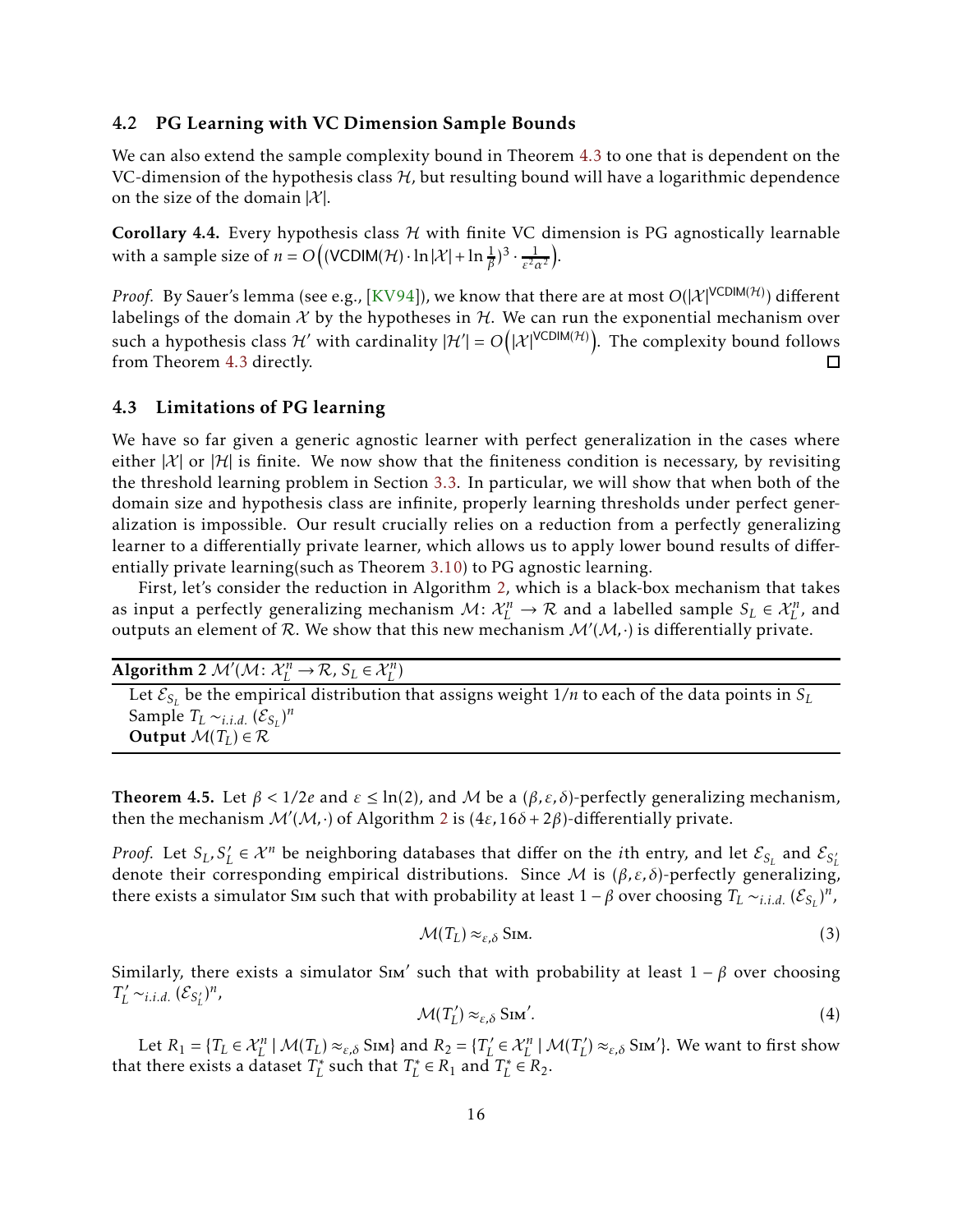Let  $\{(x_i, y_i)\} = S_L \setminus S'_L$  and let  $R_3 = \{T_L \in \mathcal{X}_L^n \mid (x_i, y_i) \notin T_L\}.$ 

$$
\Pr_{T_L \sim_{i.i.d.} (\mathcal{E}_{S_L})^n} [T_L \in R_3] = \Pr_{T_L' \sim_{i.i.d.} (\mathcal{E}_{S_L'})^n} [T_L' \in R_3] = (1 - 1/n)^n \approx 1/e.
$$

Moreover, for any  $T \in R_3$ ,

$$
\Pr_{T_L \sim_{i.i.d.} (\mathcal{E}_{S_L})^n} [T_L = T] = \Pr_{T'_L \sim_{i.i.d.} (\mathcal{E}_{S'_L})^n} [T'_L = T]
$$

Note that any dataset  $T_L$  in  $R_3$  also lies in the supports of both  $(\mathcal{E}_{S_L})^n$  and  $(\mathcal{E}_{S_L'})^n$ . It follows that

$$
\Pr_{T_L \sim_{i.i.d.} (\mathcal{E}_{S_L}^n)} [T_L \in (R_1 \cap R_2)]
$$
\n
$$
\geq \Pr_{T_L \sim_{i.i.d.} (\mathcal{E}_{S_L}^n)} [T_L \in (R_1 \cap R_2 \cap R_3)]
$$
\n
$$
\geq \Pr_{T_L \sim_{i.i.d.} (\mathcal{E}_{S_L}^n)} [T_L \in R_3] - \Pr_{T_L \sim_{i.i.d.} (\mathcal{E}_{S_L}^n)} [T_L \in R_3 \text{ and } T_L \notin R_1] - \Pr_{T_L \sim_{i.i.d.} (\mathcal{E}_{S_L}^n)} [T_L \in R_3 \text{ and } T_L \notin R_2]
$$
\n
$$
\geq 1/e - \beta - \beta > 0
$$

Therefore, there exists a  $T_L^* \in R_1 \in R_2$ . Since  ${\cal M}$  is perfectly generalizing, we have that,

$$
\mathcal{M}(T_L^*) \approx_{\varepsilon,\delta} \text{Sim} \quad \text{and} \quad \mathcal{M}(T_L^*) \approx_{\varepsilon,\delta} \text{Sim}'. \tag{5}
$$

This means with probability at least  $1 - 2\beta$ , we also have

$$
\mathcal{M}(T_L) \approx_{\varepsilon,\delta} \text{Sim} \approx_{\varepsilon,\delta} \mathcal{M}(T_L^*) \approx_{\varepsilon,\delta} \text{Sim}' \approx_{\varepsilon,\delta} \mathcal{M}(T_L').
$$

By Lemma [2.9,](#page-6-2) with probability at least 1 − 2*β*,

$$
\mathcal{M}'(S_L) = \mathcal{M}(T_L) \approx_{4\epsilon, 16\delta} \mathcal{M}(T'_L) = \mathcal{M}'(S'_L).
$$

Therefore,  $\mathcal{M}'$  is  $(4\varepsilon, 16\delta + 2\beta)$ -differentially private.

<span id="page-16-0"></span>**Theorem 4.6.** Let  $H$  be a hypothesis class with finite VC dimension d. Suppose that  $H$  admits an agnostic learner  $M: \mathcal{X}_L^n \to \mathcal{H}$  that is  $(\alpha, \gamma)$ -accurate and  $(\beta, \varepsilon, \delta)$ -perfectly generalizing. Then algorithm  $\mathcal{M}'(\mathcal{M},\cdot)$  defined as in Algorithm [2](#page-15-0) is  $(4\varepsilon,16\delta+2\beta)$ -differentially private, and is also an  $(O(\alpha), O(\gamma))$ -accurate agnostic learner for H.

We will rely on the following result on the uniform convergence properties of any hypothesis class with finite VC dimension.

<span id="page-16-1"></span>**Theorem 4.7** (see, e.g., [\[SSBD14\]](#page-25-2) Theorem 6.8). Let  $H$  be a hypothesis class of VC dimension *d* < ∞. Then there are constants  $C_1$  and  $C_2$  such that the following holds:

1. Fix any  $\alpha, \gamma > 0$ . Let  $S_L \sim_{i.i.d.} \mathcal{D}_L^n$ , then with probability at least  $1 - \gamma$ ,  $|err(S_L, h) - err(h)| \leq \alpha$ for all  $h \in H$ , as long as

$$
n \ge C_1 \frac{d + \log(1/\gamma)}{\alpha^2}
$$

 $\Box$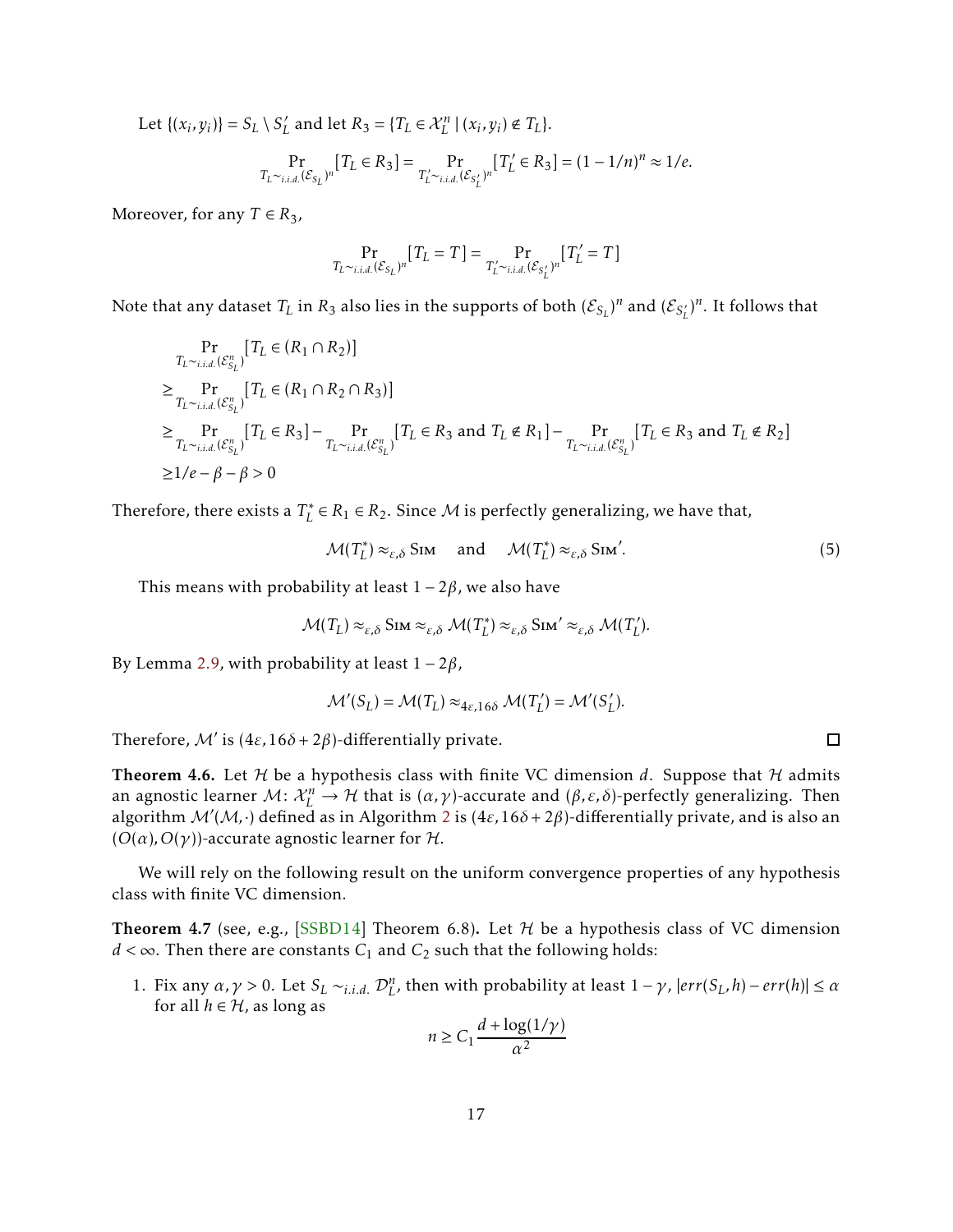2. Any agnostic learner that is  $(\alpha, \gamma)$ -accurate requires a sample of size

$$
n \ge C_2 \frac{d + \log(1/\gamma)}{\alpha^2}
$$

*Proof of Theorem [4.6.](#page-16-0)* Let  $S_L \sim_{i.i.d.} D_L^n$  be a random sample of size *n*. By Part 2 of Theorem [4.7](#page-16-1) and our assumption that  $M$  is an  $(\alpha, \gamma)$ -accurate agnostic learner, we know that  $n \geq C_2 \frac{(d + \log(1/\gamma))}{\alpha^2}$  $\frac{\alpha^2}{\alpha^2}$ . By Part 1 of Theorem [4.7](#page-16-1), we have with probability at least  $1 - \gamma$  over the random draws of  $S_L$ , for each  $h \in H$ ,

<span id="page-17-0"></span>
$$
|err(S_L, h) - err(h)| \le O(\alpha). \tag{6}
$$

Let  $\hat{h} = \mathcal{M}'(\mathcal{M}, S_L)$ . First, we can view  $\mathcal{E}_{S_L}$  as some distribution over the labelled examples. Since *M* is an  $(\alpha, \gamma)$ -accurate learner, we have with probability at least  $1 - \gamma$ ,

<span id="page-17-1"></span>
$$
err(S_L, \hat{h}) \le \min_{h \in \mathcal{H}} err(S_L, h) + \alpha. \tag{7}
$$

Let's condition on guarantee of both Equations [\(6\)](#page-17-0) and [\(7\)](#page-17-1). Let  $h^* = \arg \min_{h \in \mathcal{H}} err(h)$ . Then by combining Equations [\(6](#page-17-0)) and [\(7](#page-17-1)), we get

$$
err(\hat{h}) \le err(S_L, \hat{h}) + O(\alpha) \le err(S_L, h^*) + O(\alpha) \le err(h^*) + O(\alpha)
$$

which recovers the stated utility guarantee. By Theorem [4.5,](#page-15-1) know that the mechanism  $\mathcal{M}'(\mathcal{M},\cdot)$ is also  $(4\varepsilon, 16\delta + 2\beta)$ -differentially private.

The result of Theorem [4.6](#page-16-0) implies that the existence of a perfectly generalizing agnostic learner would imply the existence of a differentially private one. Moreover, the lower bound results for private learning would apply to a perfectly generalizing learner as well. In particular, based on the result of [\[BNSV15\]](#page-24-11), we can show that there is no proper threshold learner that satisfies perfect generalization when the domain size is infinite.

Theorem 4.8. Let  $\alpha > 0$  be the accuracy parameter. For every  $n \in \mathbb{N}$ , and  $\delta, \beta \leq 1/(10000n^2)$ , any (*β,*1*/*8*, δ*)-perfectly generalizing and (*α,*1*/*32)-accurate proper agnostic learner for threshold function requires sample complexity  $n = \Omega(\log^*|\mathcal{X}|/\alpha)$ .

## 5 Relationship between Perfect Generalization and Other Generalization Notions

In the previous sections we have studied the three generalization notions as learnability constraints, and we know that any class that learnable under perfect generalization is also learnable under differential privacy, and any class learnable under differential privacy is also learnable under robust generalization. In this section, we study these three notions from the algorithmic point of view, and explore the relationships among algorithms that satisfy perfect generalization, robust generalization and differential privacy. Section [5.1](#page-18-0) shows that any perfectly generalizing algorithms is also robustly generalizing, but there exist robustly generalizing algorithms that are neither differentially private nor perfectly generalizing for any reasonable parameters. Section [5.2](#page-19-0) shows that all differentially private algorithms are perfectly generalizing with some necessary loss in generalization parameters, but there exist perfectly generalizing algorithms which are not differentially private for any reasonable parameters.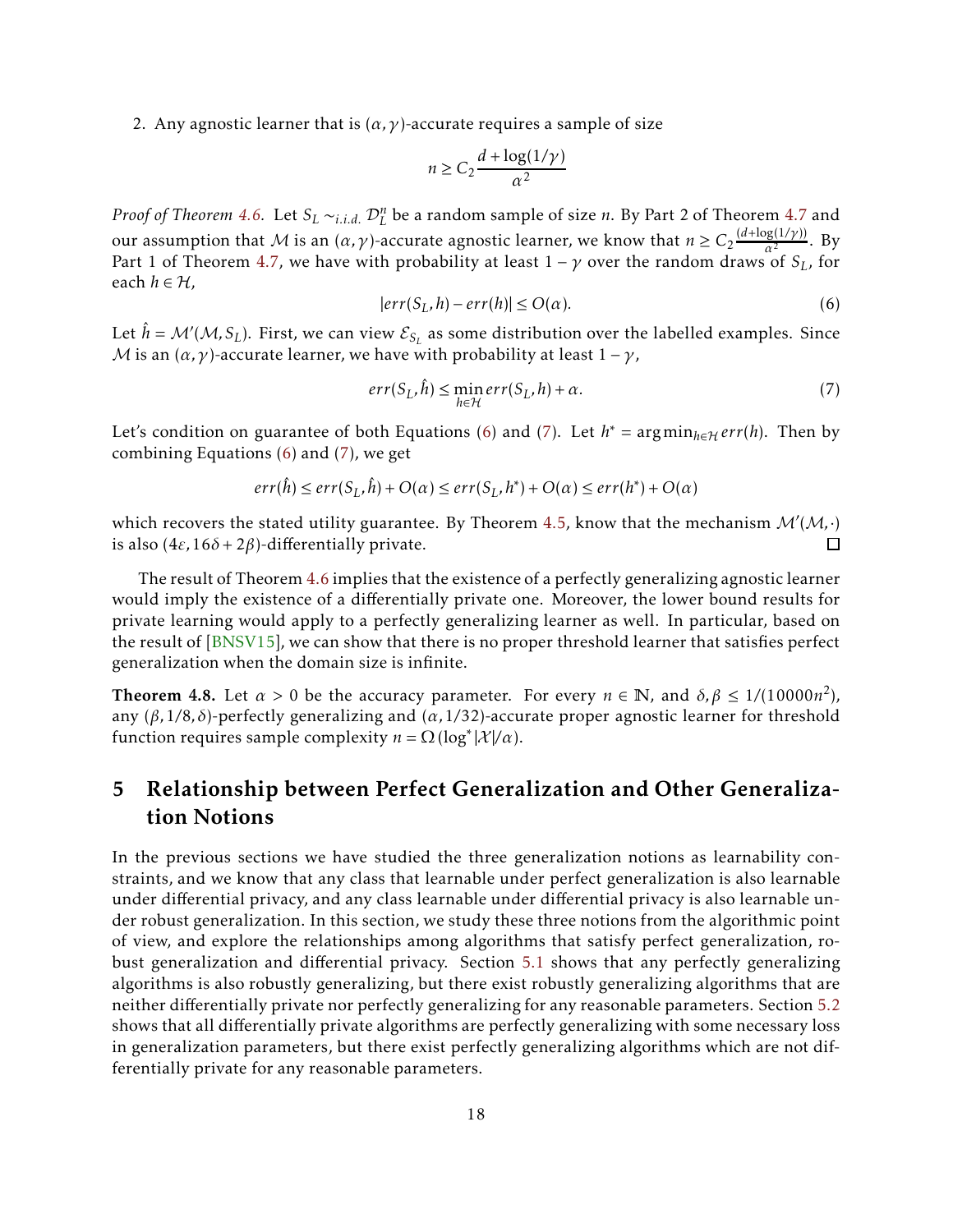#### <span id="page-18-0"></span>5.1 Separation between Perfect and Robust Generalization

In this section we show that perfect generalization is a stronger requirement than robust generalization. Lemma [5.1](#page-18-1) shows one direction of this, by showing that every perfectly generalizing mechanism also satisfies robust generalization with only a constant degradation in the generalization parameters.

<span id="page-18-1"></span>**Lemma 5.1.** For any  $β, ε, δ ∈ (0,1)$ , suppose that a mechanism  $M: \mathcal{X}_L^n \to \mathcal{R}$  with arbitrary range  $\mathcal{R}$ is ( $β, ε, δ$ )-perfectly generalizing. Then *M* is also ( $α$ ,  $2(β + δ)$ )-robustly generalizing, where

$$
\alpha = \sqrt{\frac{2}{n} \ln \left( \frac{2(2\varepsilon + 1)}{\beta + \delta} \right)}.
$$

*Proof.* Let  $A: \mathcal{R} \to (\mathcal{X} \to \{0,1\})$  be function that takes in the output of  $M(S_L)$  and produces a hypothesis  $h: \mathcal{X} \to \{0,1\}$ . Our goal is to show that *h* will not overfit to the original sample  $S_L$ .

By Lemma [2.11](#page-7-2), the composition of  $A \circ M$ :  $\mathcal{X}^n \to (\mathcal{X}_L \to \{0,1\})$  is also  $(\beta, \varepsilon, \delta)$ -perfectly generalizing. This means there exists a simulator Sim:  $\Delta \mathcal{X} \rightarrow \mathcal{R}$  such that with high probability over a ran- $\text{dom}\ \text{sample}\ \mathcal{S}_L,\ \text{Sim}(\mathcal{D})\approx_{\varepsilon,\delta}(\mathcal{A}\circ\mathcal{M})(\mathcal{S}_L).$  Define the event  $E=\{\mathcal{S}_L\in\mathcal{X}^n\mid \left[\text{Sim}(\mathcal{D})\approx_{\varepsilon,\delta}(\mathcal{A}\circ\mathcal{M})(\mathcal{S}_L)\right]\}.$ By perfect generalization,  $Pr_{S_L \sim i.i.d} p_L^n[E] \geq 1 - \beta$ .

Also by a Chernoff-Hoeffding bound, for any fixed *<sup>h</sup>* ∈ H and any *α >* 0,

$$
\Pr_{S \sim_{i.i.d.} \mathcal{D}^n} [|h(S) - h(\mathcal{D})| \ge \alpha] \le 2 \exp(-2\alpha^2 n).
$$

The following bounds the probability that the hypothesis *h* output by  $(A \circ M)(S_L)$  overfits on the sample  $S_L$ , where  $\wedge$  denotes the logical AND.

$$
\Pr_{S_L \sim_{i.i.d.} \mathcal{D}_L^n} [h \leftarrow (\mathcal{A} \circ \mathcal{M}(S_L)) \land |h(S) - h(\mathcal{D})| \ge \alpha]
$$
\n
$$
= \sum_{S_L \in \mathcal{X}_L^n} \Pr[S] \Pr[h \leftarrow (\mathcal{A} \circ \mathcal{M}(S_L)) \land |h(S) - h(\mathcal{D})| \ge \alpha | S]
$$
\n
$$
\le (1 - \Pr[E]) + \sum_{S \in E} \Pr[S] \Pr[h \leftarrow (\mathcal{A} \circ \mathcal{M}(S)) \land |h(S) - h(\mathcal{D})| \ge \alpha | S]
$$
\n
$$
\le (1 - \Pr[E]) + \sum_{S \in E} \Pr[S] (\Pr[h \leftarrow \text{Sim}(\mathcal{D}) \land |h(S) - h(\mathcal{D})| \ge \alpha | S] \cdot \exp(\varepsilon) + \delta)
$$
\n
$$
\le (1 - \Pr[E]) + \sum_{S \in \mathcal{X}^n} \Pr[S] (\Pr[h \leftarrow \text{Sim}(\mathcal{D}) \land |h(S) - h(\mathcal{D})| \ge \alpha | S] \cdot \exp(\varepsilon) + \delta)
$$
\n
$$
= (1 - \Pr[E]) + \delta + \exp(\varepsilon) \Pr[\sum_{S \sim_{i.i.d.} \mathcal{D}^n} [h \leftarrow \text{Sim}(\mathcal{D}) \land |h(S) - h(\mathcal{D})| \ge \alpha]
$$
\n
$$
\le (1 - \Pr[E]) + \delta + 2 \exp(\varepsilon) \cdot \exp(-2\alpha^2 n)
$$
\n
$$
\le \beta + \delta + 2 \exp(\varepsilon) \cdot \exp(-2\alpha^2 n)
$$

Setting  $\alpha = \sqrt{\frac{2}{n}}$  $\frac{2}{n}$ ln $\left(\frac{2(2\varepsilon+1)}{\beta+\delta}\right)$  $\left(\frac{2\varepsilon+1}{\beta+\delta}\right)$  also gives  $\exp(-2\alpha^2 n) = \frac{\beta+\delta}{2(2\varepsilon+1)}$ . Plugging this into the above equations, we see that the probability that  $(A \circ M)(S_L)$  overfits to  $S_L$  by more than our choice of  $\alpha$  is at most

$$
\Pr_{S_L \sim_{i.i.d.} \mathcal{D}^n} [h \leftarrow (\mathcal{A} \circ \mathcal{M}(S_L)) \land |h(S) - h(\mathcal{D})| \ge \alpha] \le \beta + \delta + 2 \exp(\varepsilon) \frac{\beta + \delta}{2(1 + 2\varepsilon)} = 2(\beta + \delta).
$$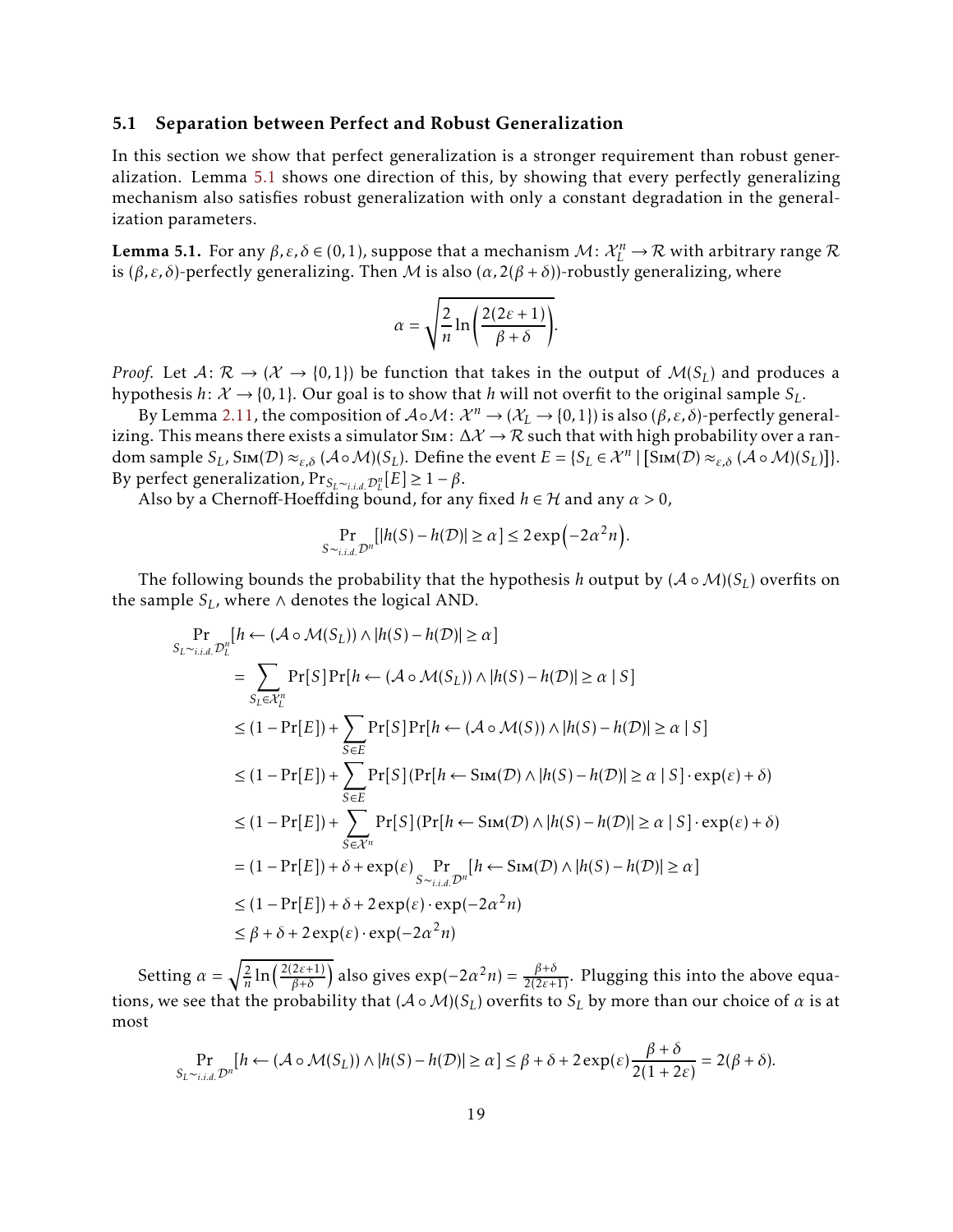Thus M is  $(\alpha, 2(\beta + \delta))$ -robustly generalizing for our specified value of  $\alpha$ .

Our next result, Lemma [5.2,](#page-19-1) shows that there exist robustly generalizing mechanisms that are neither differentially private nor perfectly generalizing, for any reasonable parameters.

<span id="page-19-1"></span>Lemma 5.2. For any  $\gamma > 0$  and  $n \in \mathbb{N}$ , there exists a mechanism  $\mathcal{M} \colon \mathcal{X}_L^n \to \{0,1\}$  that is  $(\sqrt{\ln(2/\gamma)/2n}, \gamma)$ robustly generalizing, but is not (*ε, δ*)-differentially private for any bounded *ε* and *δ <* 1, and is not  $(\beta, \varepsilon', \delta')$ -perfectly generalizing for any  $\beta < 1/2 - 1/\sqrt{n}$ , bounded  $\varepsilon'$ , and  $\delta' < 1/2$ .

*Proof.* Consider the domain  $\mathcal{X} = \{0, 1\}$ , and the following deterministic mechanism  $\mathcal{M} \colon \mathcal{X}^n \to$ {0*,*1}: given a sample *S*, output 1 if more than ⌊*n/*2⌋ of the elements in *S* is 1, and output 0 otherwise. Note *M* has a small output space, so by Theorem [3.9](#page-10-1), *M* is  $(\sqrt{\ln(2/\gamma)/2n}, \gamma)$ -robustly generalizing for any *γ >* 0.

Consider two neighboring samples  $S_1$  and  $S_2$  such that  $S_1$  has  $\lfloor n/2 \rfloor + 1$  number of 1's, and  $S_2$ has  $\lfloor n/2 \rfloor$  number of 1's. Then  $Pr[\mathcal{M}(S_1) = 1] = 1$  and  $Pr[\mathcal{M}(S_2) = 1] = 0$ . Therefore, the mechanism is not (*ε, δ*)-differentially private for any bounded *ε* and *δ <* 1.

To show that M is not perfectly generalizing, consider the distribution  $D$  that is uniform over  $\mathcal{X} = \{0, 1\}$ . That is,  $Pr_{x \sim \mathcal{D}}[x = 1] = Pr_{x \sim \mathcal{D}}[x = 0] = 1/2$ . Suppose that  $\mathcal{M}$  is  $(\beta, \varepsilon', \delta')$ -perfectly generalizing with  $\beta < 1/2 - 1/\sqrt{n}$ . In particular, this implies that  $\beta < 1/2 - \frac{\binom{n}{\lfloor n/2 \rfloor}}{2^n}$  $\frac{n/2}{2^n}$ . Let Sim be the associated simulator, and let  $p = Pr[SIm(\mathcal{D}) = 1]$ .

Since each the events of  $(M(S) = 0)$  and  $(M(S) = 1)$  will occur with probability (over the random draws of *S*) greater than  $\beta$ , then there exist samples  $S_1$  and  $S_2$  such that both  $\mathcal{M}(S_1)$ ,  $\mathcal{M}(S_2) \approx_{\varepsilon',\delta'}$ SIM(*D*), and furthermore  $M(S_1) = 1$  and  $M(S_2) = 0$  deterministically. This means,

$$
p \le \exp(\varepsilon') \cdot \Pr[\mathcal{M}(S_2) = 1] + \delta' = \delta' \quad \text{and}, \quad (1 - p) \le \exp(\varepsilon') \cdot \Pr[\mathcal{M}(S_1) = 0] + \delta' = \delta'.
$$

It follows from above that  $\delta' \geq 1/2$ . Thus, M is not  $(\beta, \varepsilon', \delta')$  for any  $\beta < 1/2 - 1/\sqrt{n}$ , bounded  $\varepsilon'$ , and  $\delta' < 1/2$ .  $\Box$ 

#### <span id="page-19-0"></span>5.2 Perfect Generalization and Differential Privacy

We now focus on the relationship between differential privacy and perfect generalization to show that perfect generalization is a strictly stronger definition in the sense that *problems* that can be solved subject to perfect generalization can also be solved subject to differential privacy with little loss in the parameters, whereas in the reverse direction, parameters necessarily degrade. Recall that we have already shown that any perfectly generalizing algorithm can be "compiled" into a differentially private algorithm with only a constant factor loss in parameters (Theorem [4.5\)](#page-15-1). We here note however that this compilation is necessary – that perfectly generalizing algorithms are not necessarily themselves differentially private. In the reverse direction, we show that every differentially private algorithm is strongly generalizing, with some necessary degradation in the generalization parameters.

We first give an example of a perfectly generalizing algorithm that does not satisfy differential privacy for any reasonable parameters. The intuition behind this result is that perfect generalization requires an algorithm to behave similarly only on a  $(1 - \beta)$ -fraction of samples, while differential privacy requires an algorithm to behave similarly on all neighboring samples. The algorithm of Theorem [5.3](#page-20-1) exploits this difference to find a pair of unlikely neighboring samples which are treated very differently.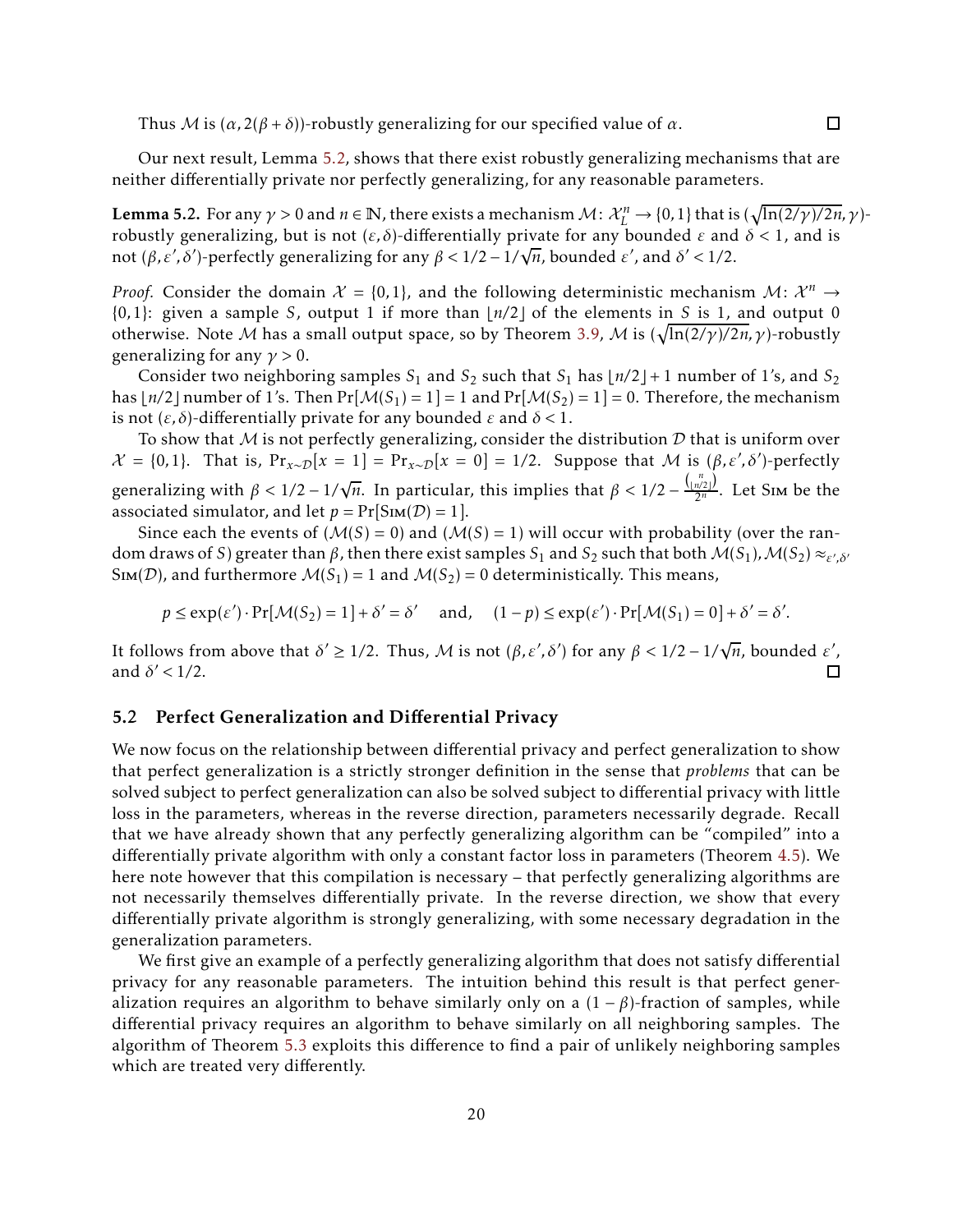<span id="page-20-1"></span>Theorem 5.3. For any  $\beta > 0$  and any  $n \geq log(1/\beta)$ , there exists a algorithm  $\mathcal{M} \colon \mathcal{X}^n \to \mathcal{R}$  which is (*β,*0*,*0)-perfectly generalizing but is not (*ε, δ*)-differentially private for any *ε <* <sup>∞</sup> and *δ <* 1.

*Proof.* Consider the domain  $\mathcal{X} = \{0,1\}$  and the following simple algorithm M: given a sample *S* = {*s*<sup>1</sup> *,... , sn*} of size *n*, it will output "Strange" if the sample *S* satisfies:

$$
s_1 = s_2 = \dots = s_{\lfloor n/2 \rfloor} = 1
$$
 and,  $s_{\lfloor n/2 \rfloor + 1} = s_{\lfloor n/2 \rfloor + 2} = \dots = s_n = 0$ ,

and output "Normal" otherwise. We first show that  $\mathcal M$  is  $((1/2)^n, 0, 0)$ -perfectly generalizing. Consider the following deterministic simulator Sim that simply outputs "Normal" no matter what the input distribution over the domain is.

Suppose that the distribution D over the domain satisfies  $Pr_{x \sim D}[x = 1] = p$  for some  $p \in [0, 1]$ . Note that the probability (over the random draws of *S*) of outputting "Strange" is

$$
Pr[\mathcal{M}(S) = "Strange"] = p^{\lfloor n/2 \rfloor} (1-p)^{\lceil n/2 \rceil} = \le (1/2)^n.
$$

This means, with probability at least 1 <sup>−</sup> (1*/*2)*<sup>n</sup>* over the random draws of *<sup>S</sup>*, <sup>M</sup> will output "Normal," and also

$$
\frac{\Pr[M(S) = \text{"Normal"}]}{\Pr[\text{Sim}(\mathcal{D}) = \text{"Normal"}]} = 1 \le \exp(0).
$$

Therefore,  $M$  is  $((1/2)^n, 0, 0)$ -perfectly generalizing.

Now consider the sample  $T = \{t_1, \ldots, t_n\}$  such that

$$
t_1 = t_2 = \dots = t_{\lfloor n/2 \rfloor} = 1
$$
 and,  $t_{\lfloor n/2 \rfloor + 1} = t_{\lfloor n/2 \rfloor + 2} = \dots = t_n = 0.$ 

Let *T*' be any neighboring sample of *T* such that  $|T\Delta T'| = 1$ . We know that  $\mathcal{M}(T') =$  "Normal", so,

$$
\frac{\Pr[\mathcal{M}(T') = \text{"Normal"}]}{\Pr[\mathcal{M}(T) = \text{"Normal"}]} = \frac{1}{0} = \infty.
$$

Therefore, the algorithm M is not  $(\varepsilon, \delta)$ -differentially private for any  $\varepsilon < \infty$  and  $\delta < 1$ .  $\Box$ 

Now we show the other direction of the relationship between these two definitions: any differentially private algorithm is also perfectly generalizing. We begin with Theorem [5.4,](#page-20-0) which proves that every (*ǫ,*0)-differentially private algorithm is also (*β,O*( p *n*ln(1*/β*)*ε*)*,*0)-perfectly generalizing. We will later show that this dependence on *n* and *β* is tight.

<span id="page-20-0"></span>**Theorem 5.4.** Let  $M: \mathcal{X}^n \to \mathcal{R}$  be an  $(\varepsilon, 0)$ -differentially private algorithm, where  $\mathcal R$  is an arbitrary finite range. Then M is also  $(\beta, \sqrt{2n \ln(2|\mathcal{R}|/\beta)}\varepsilon, 0)$ -perfectly generalizing.

*Proof.* Given an (*ε,*0)-differentially private algorithm <sup>M</sup>, consider the following log-likelihood function  $q: \mathcal{X}^n \times \mathcal{R} \to \mathbb{R}$ , such that for any sample  $S \in \mathcal{X}^n$  and outcome  $r \in \mathcal{R}$ , we have

$$
q(S,r) \stackrel{\text{def}}{=} \log(\Pr[\mathcal{M}(S) = r]).
$$

Since M is  $(\varepsilon, 0)$ -differentially private, we know that for all neighboring  $S, S' \in \mathcal{X}^n$ , the function  $q$ satisfies,  $\Delta$  1

$$
\max_{r \in \mathcal{R}} |q(S,r) - q(S',r)| = \max_{r \in \mathcal{R}} \left| \ln \left( \frac{\Pr[\mathcal{M}(S) = r]}{\Pr[\mathcal{M}(S') = r]} \right) \right| \le \varepsilon.
$$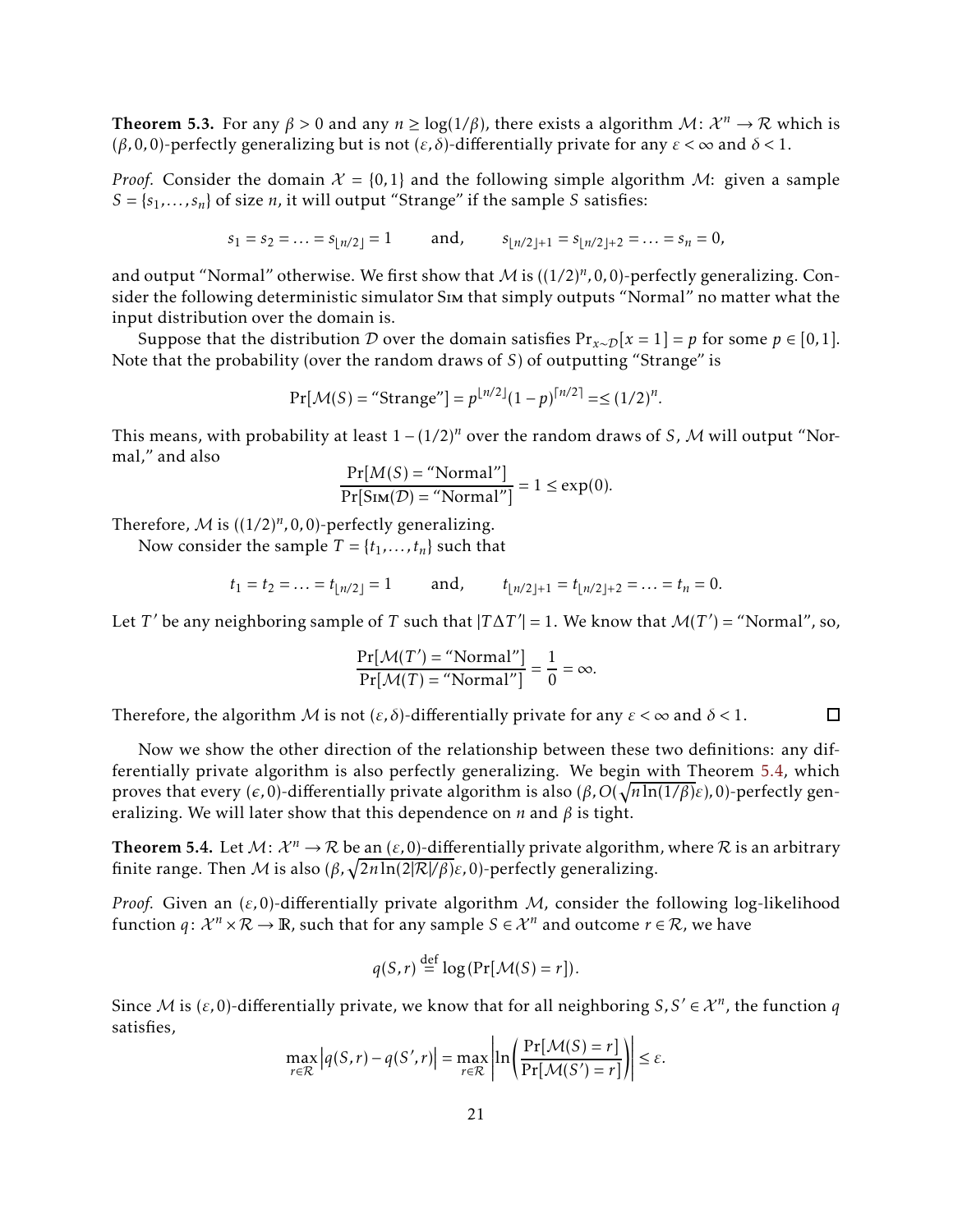For any distribution  $D \in \Delta \mathcal{X}$ , the sample  $S = (s_1, \ldots, s_n) \sim_{i.i.d.} D^n$  is now a random variable, rather than a fixed input. By an application of McDiarmid's inequality to the variables  $s_1, \ldots s_n$ , we have that for any  $r \in \mathcal{R}$ ,

<span id="page-21-0"></span>
$$
\Pr_{S \sim_{i.i.d.} \mathcal{D}^n} \left[ \left| q(S,r) - \mathop{\mathbb{E}}_{S' \sim_{i.i.d.} \mathcal{D}^n} \left[ q(S',r) \right] \right| \ge t \right] \le 2 \exp\left( \frac{-2t^2}{n\varepsilon^2} \right). \tag{8}
$$

Instantiating Equation [\(8\)](#page-21-0) with  $t = \varepsilon \sqrt{(n/2) \ln(2|\mathcal{R}|/\beta)}$  and taking a union bound, we have that with probability at least  $1 - \beta$ , it holds for all  $r \in \mathcal{R}$  that,

<span id="page-21-1"></span>
$$
\left| q(S,r) - \underset{S' \sim i.i.d. \mathcal{D}^n}{\mathbb{E}} \left[ q(S',r) \right] \right| \leq \varepsilon \sqrt{(n/2) \ln(2|\mathcal{R}|/\beta)}.
$$
\n(9)

Define the simulator S<sub>IM</sub>(D) for algorithm M on distribution D as follow for all  $r \in \mathcal{R}$ , output the *r* with probability proportional to exp <sup>E</sup>*S*∼*i.i.d.*D*<sup>n</sup>* [*q*(*S, r*)] . Let

$$
Z = \frac{\sum_{r \in \mathcal{R}} \exp\left(\mathbb{E}_{S' \sim_{i.i.d.} \mathcal{D}^n} \left[ q(S', r) \right] \right)}{\sum_{r \in \mathcal{R}} \exp\left( q(S, r) \right)}
$$

be the ratio between the normalization factors, and by Equation [\(9\)](#page-21-1),

$$
\exp\left(-\varepsilon\sqrt{(n/2)\ln(2|\mathcal{R}|/\beta)}\right) \le Z \le \exp\left(\varepsilon\sqrt{(n/2)\ln(2|\mathcal{R}|/\beta)}\right)
$$

We condition on the bound in Equation [\(9](#page-21-1)) for the remainder of the proof, which holds except with probability  $β$ . For any  $r \in \mathcal{R}$ ,

$$
\frac{\Pr[\mathcal{M}(S) = r]}{\Pr[\text{Sim}(\mathcal{D}) = r]} = \frac{\exp(q(S, r))}{\exp(\mathbb{E}_{S' \sim_{i.i.d.} \mathcal{D}^n}[q(S', r)]) / Z}
$$

$$
= \exp\left(q(S, r) - \mathbb{E}_{S' \sim_{i.i.d.} \mathcal{D}^n}[q(S', r)]\right) \cdot Z
$$

$$
\leq \exp\left(\varepsilon \sqrt{2n \ln(2|\mathcal{R}|/\beta)}\right),
$$

where the last inequality is due to Equation [\(9\)](#page-21-1). For any  $\mathcal{O} \subseteq \mathcal{R}$  and for  $\varepsilon' = \varepsilon \sqrt{2n \ln(2|\mathcal{R}|/\beta)}$ ,

$$
\Pr[\mathcal{M}(S) \in \mathcal{O}] = \sum_{r \in \mathcal{O}} \Pr[\mathcal{M}(S) = r]
$$

$$
\leq \sum_{r \in \mathcal{O}} e^{\varepsilon'} \Pr[\text{Sim}(\mathcal{D}) = r]
$$

$$
= e^{\varepsilon'} \Pr[\text{Sim}(\mathcal{D}) \in \mathcal{O}].
$$

Similarly, we could also show

$$
\frac{\Pr[\text{Sim}(\mathcal{D}) \in \mathcal{O}]}{\Pr[\mathcal{M}(S) \in \mathcal{O}]} \le \exp\left(\varepsilon \sqrt{2n \ln(2|\mathcal{R}|/\beta)}\right).
$$

Thus for any distribution  $D \in \Delta \mathcal{X}$ , with probability at least  $1 - \beta$  over the choice of  $S \sim_{i.i.d.} \mathcal{D}^n$ , *we* have that  $\mathcal{M}(S) \approx_{\varepsilon',0}$  SιΜ(*D*), for  $\varepsilon' = \varepsilon \sqrt{2n \ln(2|\mathcal{R}|/\beta)}$ , so *M* is (*β,ε* $\sqrt{2n \ln(2|\mathcal{R}|/\beta)}$ , 0)-perfectly generalizing.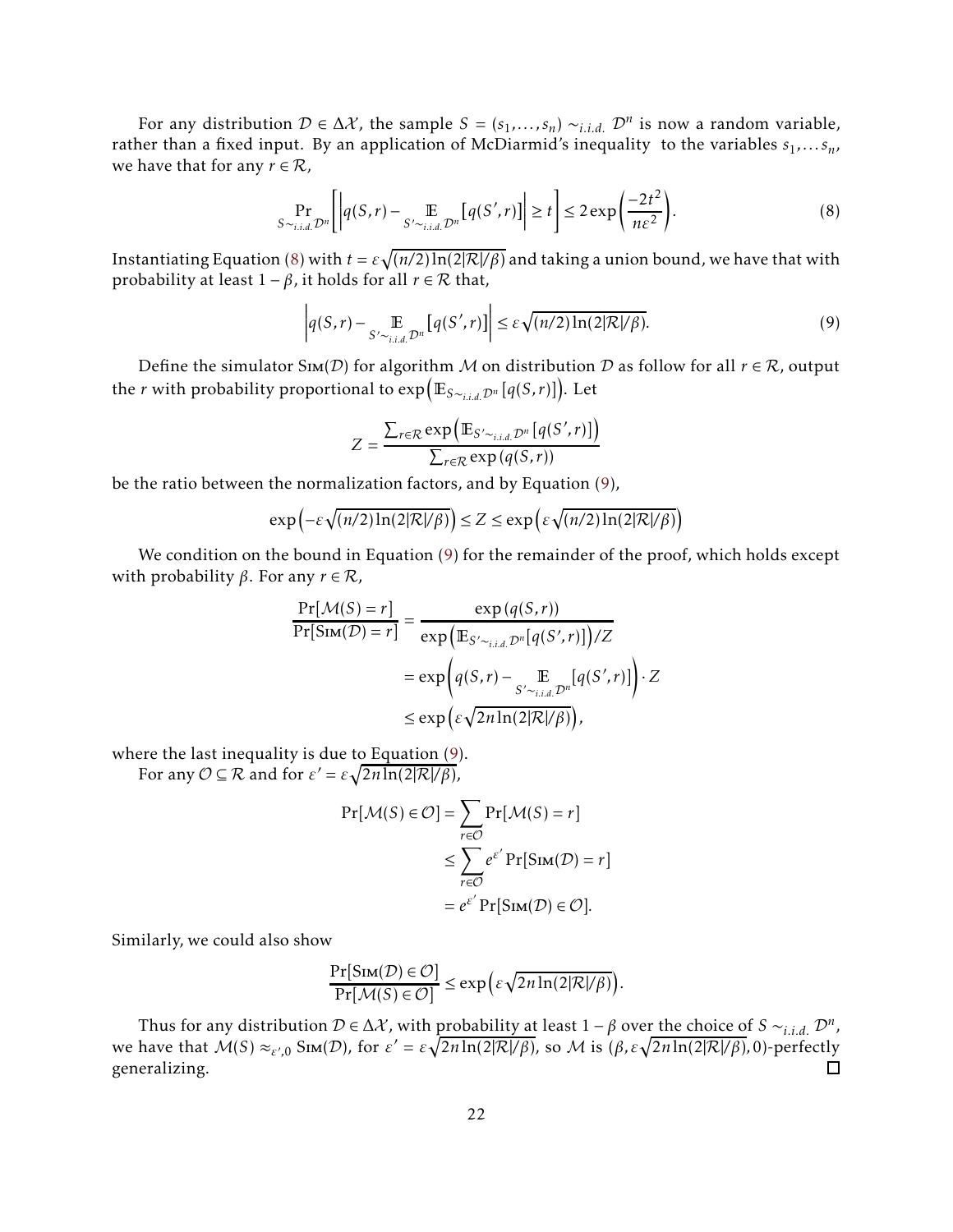The following result proves that the degradation of *ε* in Theorem [5.4](#page-20-0) is necessary, and the dependence on *n* and *β* is asymptotically tight.

<span id="page-22-0"></span>**Theorem 5.5.** For any  $\varepsilon > 0$ ,  $\beta \in (0,1)$  and  $n \in \mathbb{N}$ , there exists a algorithm  $\mathcal{M}$ :  $\mathcal{X}^n \to \mathcal{R}$  that is (*ε*, 0)-differentially private, but not (*β*, *ε'*, 0)-perfectly generalizing for any  $\varepsilon' = o(\varepsilon \sqrt{n \ln(1/\beta)})$ .

*Proof.* Consider the domain  $\mathcal{X} = \{0,1\}$  and the distribution D over X such that  $Pr_{x \sim \mathcal{D}}[x = 1]$  = *P*r<sub>*x∼D</sub>*[ $x = 0$ ] = 1/2. Consider following algorithm *M*:  $\mathcal{X}^n \to \{0, 1\}$ . Given a sample *S* = {*s*<sub>1</sub>,..., *s*<sub>*n*</sub>} ∈</sub>  $\mathcal{X}^n$ , M will do the following:

- 1. first compute the sample average  $\overline{s} = \frac{1}{n}$  $\frac{1}{n}\sum_{i=1}^{n} s_i$ ;
- 2. then compute a noisy estimate  $\hat{s} = \bar{s} + \text{Lap}(\frac{1}{n\epsilon})$  by adding Laplace noise with parameter  $1/n\epsilon$ ;
- 3. if  $\hat{s} \leq 1/2$ , output 0; otherwise, output 1.

In words, the algorithm tries to identify the majority in the sample based on the noisy estimate *s*ˆ. Note that the average value *s* is a (1*/n*)-sensitive statistic — that is, changing a single sample point  $s_i$  in *S* will change the value of  $\overline{s}$  by at most 1/n. Also observe that M is the Laplace mechanism of [\[DMNS06\]](#page-24-7) composed with a (data independent) post-processing step, so we know M is (*ε,*0) differentially private.

Now suppose that *M* is (*β,ε',* 0*,n*)-strongly generalizing for some *β* ∈ (0*,*1). Using a standard tail bound for the Binomial distribution, we know that for any *S* ∼*<sub>i.i.d.</sub>*  $\mathcal{D}^n$  and  $k \leq 1/8$ , the sample average *s* satisfies

$$
Pr[\overline{s} \le n/2 - k] = Pr[\overline{s} \ge n/2 + k] \ge \frac{1}{15} \exp(-16nk^2).
$$

In other words, for any  $\gamma \in (0,1)$ , we have both  $Pr[\overline{s} \le 1/2 - K] \ge \gamma$  and  $Pr[\overline{s} \ge 1/2 + K] \ge \gamma$ , where  $K =$ √ ln(1*/*(15*γ*))  $\frac{1}{4\sqrt{n}}$ . For the remainder of the proof, we will set  $\gamma = 2\sqrt{\beta}$ .

Let  $S_1$ ,  $S_2 \sim_{i.i.d.} \mathcal{D}^n$  be two random samples with sample averages  $\overline{s}_1$  and  $\overline{s}_2$ . By Corollary [2.10,](#page-6-1) we know that  $Pr[M(S_1) *_{2\epsilon', 0} M(S_2)] \le 2\beta$ . Since  $\gamma^2 > 2\beta$ , it follows that with strictly positive probability over the random draws over *S*<sub>1</sub> and *S*<sub>2</sub>, all of the events that  $\overline{s}_1 \le n/2 - K$ ,  $\overline{s}_2 \ge n/2 + K$ , and  $M(S_1) \approx_{2\varepsilon',0} M(S_2)$  occur simultaneously. For the remainder of the proof, we condition on samples *S*<sup>1</sup> and *S*<sup>2</sup> satisfying these conditions, which will happen with probability greater than 2*β*.

If we apply our algorithm M to both samples, we will first obtain noisy estimates  $\hat{s}_1$  and  $\hat{s}_2$ , and by the property of the Laplace distribution, we know for any *t >* 0

$$
Pr[|\hat{s}_1 - \overline{s}_1| < K] = 1 - \exp(-Kn\varepsilon) \qquad \text{and} \qquad Pr[|\hat{s}_2 - \overline{s}_2| < K] = 1 - \exp(-Kn\varepsilon)
$$

Note that the event  $|\hat{s}_1 - \overline{s}_1| < K$  implies that  $M(S_1) = 0$ , and the event  $|\hat{s}_2 - \overline{s}_2| < K$  implies that  $M(S_2) = 1$ . The condition of  $M(S_1) \approx_{2\epsilon',0} M(S_2)$  implies that

$$
\exp(2\varepsilon') \ge \frac{\Pr[M(S_1) = 0]}{\Pr[M(S_2) = 0]} = \frac{\Pr[M(S_1) = 0]}{1 - \Pr[M(S_2) = 1]} \ge \frac{1 - \exp(-Kn\varepsilon)}{\exp(-Kn\varepsilon)} = \exp(Kn\varepsilon) - 1
$$

It follows that we must have

$$
\varepsilon' \ge \frac{1}{2}(Kn\varepsilon - 1) = \Omega\left(\varepsilon\sqrt{n\ln(1/\beta)}\right),\,
$$

which recovers the stated bound.

 $\Box$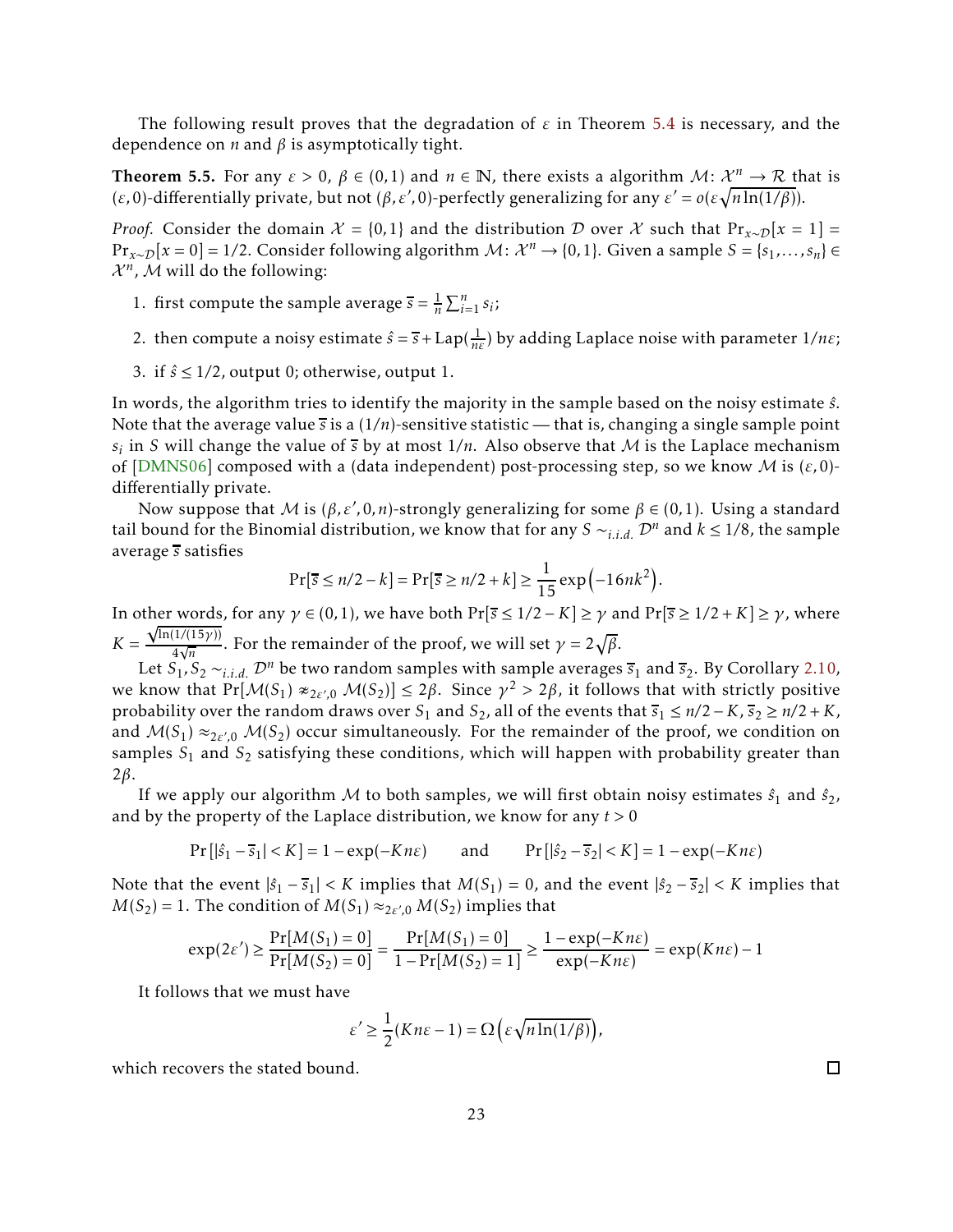Theorems [5.4](#page-20-0) and Theorem [5.5](#page-22-0) only show a relationship between (*ε,*0)-differential privacy and strong generalization. To show such a relationship when *δ >* 0, we appeal to *group privacy*, first studied by [\[DKM](#page-24-12)<sup>+</sup>06], which says that if M is  $(\varepsilon, \delta)$ -differentially private and two samples *S,S'* differ on *k* entries, then  $M(S) \approx_{k\epsilon, k\epsilon^{(k-1)\epsilon}\delta} M(S')$ . Using simulator  $\text{Sim}_{\mathcal{D}} = M(S^*)$  for any fixed sample  $S^* \sim_{i.i.d.} \mathcal{D}^n$  and by the fact that any sample *S* can differ from  $S^*$  in an most *n* samples, we see that *M* is  $(0, n\varepsilon, ne^{(n-1)\varepsilon}\delta)$ -perfectly generalizing.

Unfortunately, this blowup in parameters is generally unacceptable for most tasks. We suspect that the necessary blowup in the *ε* parameter is closer to  $\Theta\left(\sqrt{n \ln(1/\beta)}\right)$  as with (*ε*,0)-differential privacy, but leave a formal proof as an open question for future work.

On the positive side, most known  $(\varepsilon, \delta)$ -differentially private algorithms are designed by composing several ( $\varepsilon'$ ,0)-differentially private algorithms, where the  $\delta > 0$  is an artifact of the composition (see, e.g., Theorem 3.20 of [\[DR14\]](#page-24-8) for more details). Since perfect generalization enjoys adaptive composition (as shown in [\[BF16](#page-23-4)]), we could also obtain  $(\beta, \varepsilon, \delta)$ -perfectly generalizing algorithms by composing a collection of  $(\beta, \varepsilon, 0)$ -perfectly generalizing algorithms together. This will give better generalization parameters than a direct reduction via group privacy.

#### Acknowledgements

We thank Adam Smith and Raef Bassily for helpful comments about adaptive composition of perfectly generalizing mechanisms, and for pointing out an error in an earlier version of this paper. We thank Shay Moran for telling us about variable-length compression schemes and sharing with us his manuscript [\[DMY16\]](#page-24-4). We thank our anonymous reviewers for numerous helpful comments.

### References

- <span id="page-23-1"></span>[BE02] Olivier Bousquet and André Elisseeff. Stability and generalization. *Journal of Machine Learning Research*, 2:499–526, 2002.
- <span id="page-23-5"></span><span id="page-23-4"></span><span id="page-23-3"></span><span id="page-23-2"></span><span id="page-23-0"></span>[BEHW90] Anselm Blumer, Andrzej Ehrenfeucht, David Haussler, and Manfred K Warmuth. Occams razor. *Readings in machine learning*, pages 201–204, 1990.
	- [BF16] Raef Bassily and Yoav Freund. Typicality-based stability and privacy. *CoRR*, abs/1604.03336, 2016.
	- [BH15] Avrim Blum and Moritz Hardt. The ladder: A reliable leaderboard for machine learning competitions. In *Proceedings of the 32nd International Conference on Machine Learning, ICML*, pages 1006–1014, 2015.
	- [BLR08] Avrim Blum, Katrina Ligett, and Aaron Roth. A learning theory approach to noninteractive database privacy. In *Proceedings of the 40th Annual ACM Symposium on Theory of Computing, STOC*, pages 609–618, 2008.
	- [BNS+16] Raef Bassily, Kobbi Nissim, Adam D. Smith, Thomas Steinke, Uri Stemmer, and Jonathan Ullman. Algorithmic stability for adaptive data analysis. In *Proceedings of the 48th Annual ACM on Symposium on Theory of Computing, STOC*, 2016.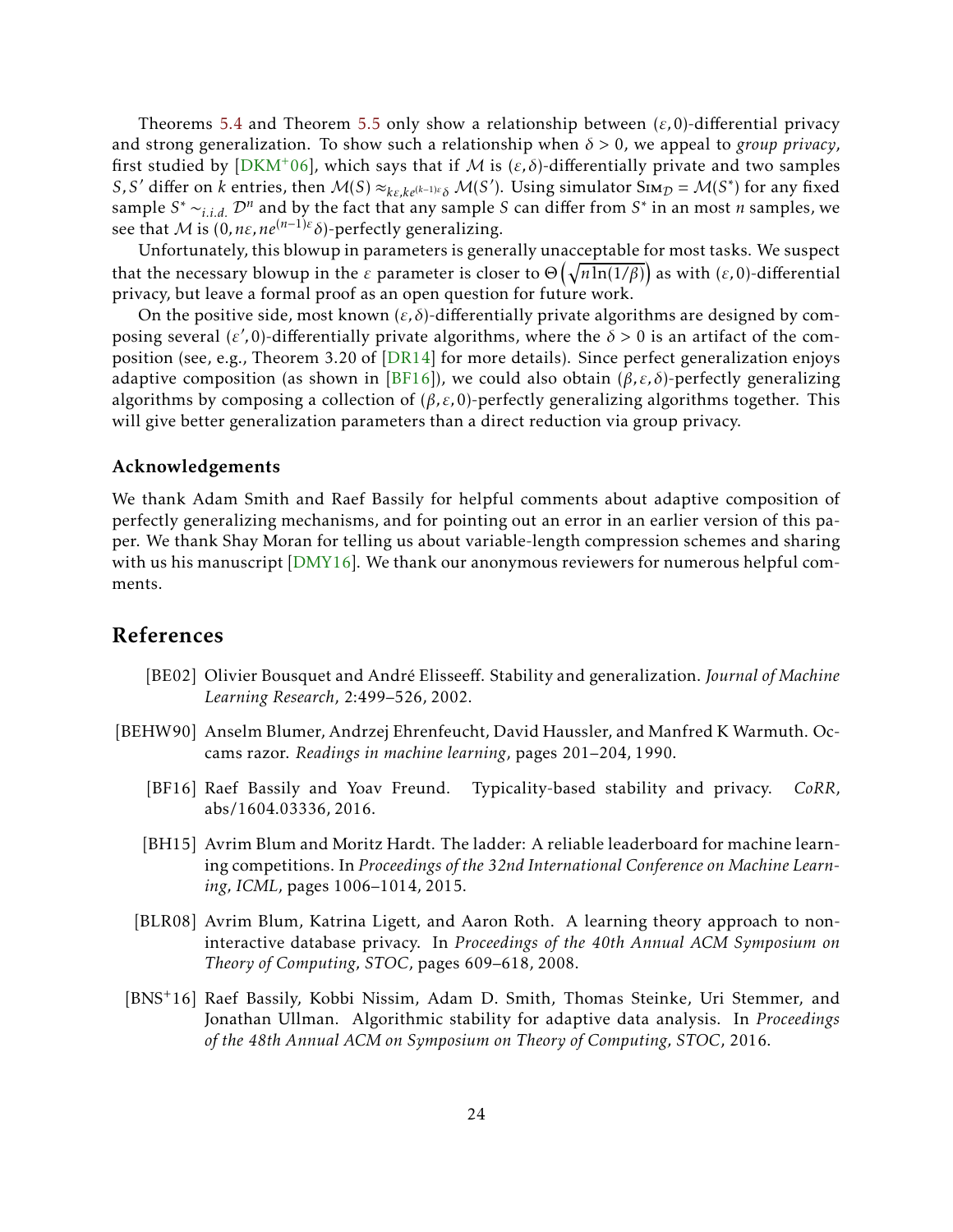- <span id="page-24-11"></span>[BNSV15] Mark Bun, Kobbi Nissim, Uri Stemmer, and Salil P. Vadhan. Differentially private release and learning of threshold functions. In *IEEE 56th Annual Symposium on Foundations of Computer Science, FOCS*, pages 634–649, 2015.
- <span id="page-24-2"></span>[DFH+15a] Cynthia Dwork, Vitaly Feldman, Moritz Hardt, Toni Pitassi, Omer Reingold, and Aaron Roth. Generalization in adaptive data analysis and holdout reuse. In *Advances in Neural Information Processing Systems, NIPS*, pages 2341–2349, 2015.
- <span id="page-24-0"></span>[DFH+15b] Cynthia Dwork, Vitaly Feldman, Moritz Hardt, Toniann Pitassi, Omer Reingold, and Aaron Roth. Preserving statistical validity in adaptive data analysis. In *Proceedings of the 47th Annual ACM on Symposium on Theory of Computing, STOC*, pages 117–126, 2015.
- <span id="page-24-1"></span>[DFH+15c] Cynthia Dwork, Vitaly Feldman, Moritz Hardt, Toniann Pitassi, Omer Reingold, and Aaron Roth. The reusable holdout: Preserving validity in adaptive data analysis. *Science*, 349(6248):636–638, 2015.
- <span id="page-24-12"></span>[DKM+06] Cynthia Dwork, Krishnaram Kenthapadi, Frank McSherry, Ilya Mironov, and Moni Naor. *Advances in Cryptology - EUROCRYPT 2006: 24th Annual International Conference on the Theory and Applications of Cryptographic Techniques. Proceedings*, chapter Our Data, Ourselves: Privacy Via Distributed Noise Generation, pages 486–503. Springer Berlin Heidelberg, 2006.
- <span id="page-24-8"></span><span id="page-24-7"></span><span id="page-24-4"></span>[DMNS06] Cynthia Dwork, Frank McSherry, Kobbi Nissim, and Adam Smith. Calibrating noise to sensitivity in private data analysis. In *Proceedings of the 3rd Conference on Theory of Cryptography, TCC*, pages 265–284, 2006.
	- [DMY16] Ofir David, Shay Moran, and Amir Yehudayof. Supervised learning through the lens of compression. *Preprint*, 2016.
		- [DR14] Cynthia Dwork and Aaron Roth. The algorithmic foundations of differential privacy. *Foundations and Trends in Theoretical Computer Science*, 9(3-4):211–407, 2014.
		- [FS97] Yoav Freund and Robert E Schapire. A decision-theoretic generalization of on-line learning and an application to boosting. *Journal of computer and system sciences*, 55(1):119–139, 1997.
- <span id="page-24-10"></span><span id="page-24-9"></span><span id="page-24-6"></span><span id="page-24-5"></span><span id="page-24-3"></span>[KLN+11] Shiva Prasad Kasiviswanathan, Homin K Lee, Kobbi Nissim, Sofya Raskhodnikova, and Adam Smith. What can we learn privately? *SIAM Journal on Computing*, 40(3):793–826, 2011.
	- [KV94] Michael J Kearns and Umesh Virkumar Vazirani. *An introduction to computational learning theory*. MIT press, 1994.
	- [LW86] Nick Littlestone and Manfred Warmuth. Relating data compression and learnability. Technical report, 1986.
	- [MT07] Frank McSherry and Kunal Talwar. Mechanism design via differential privacy. In *48th Annual IEEE Symposium on Foundations of Computer Science, FOCS*, pages 94– 103, 2007.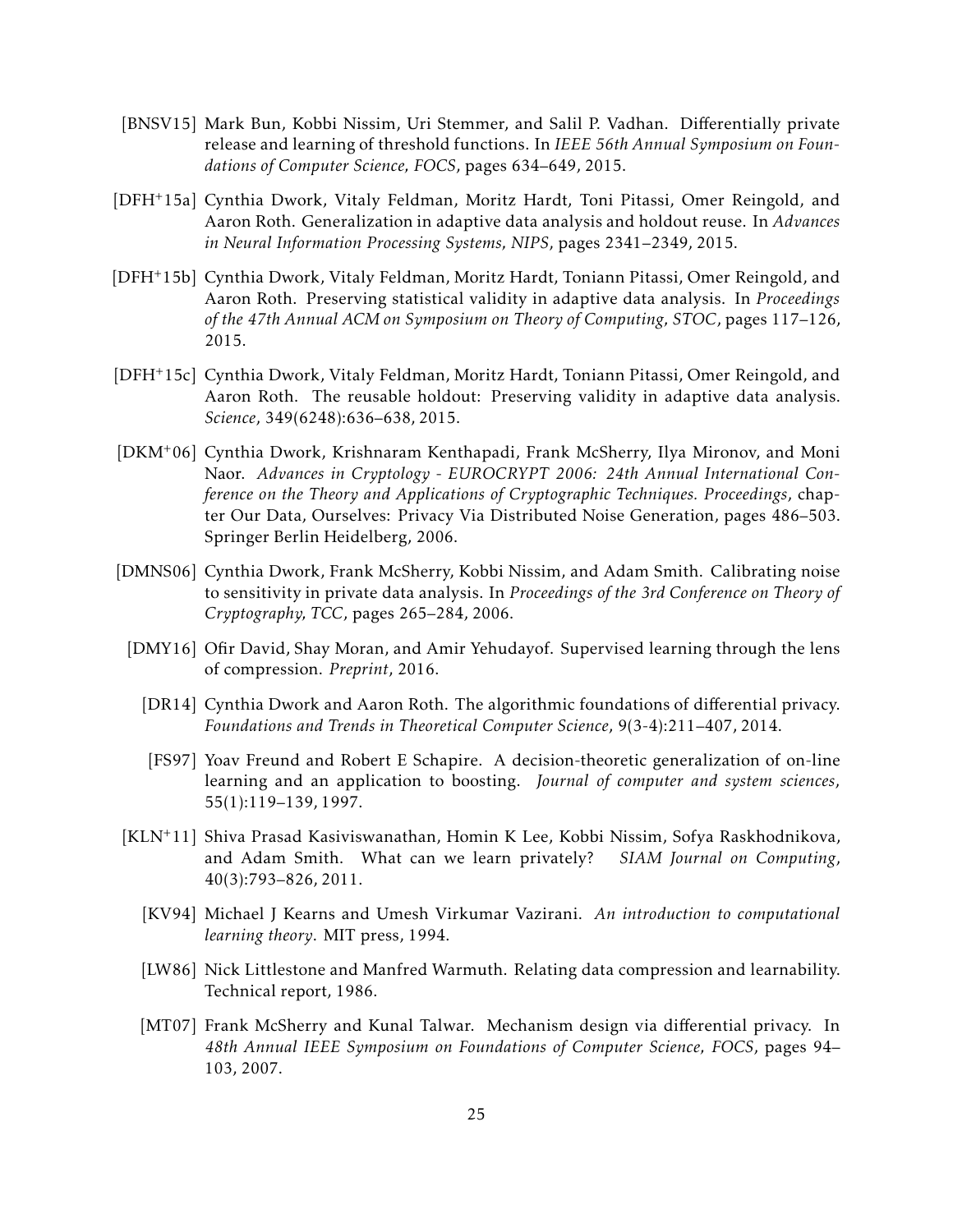- <span id="page-25-4"></span><span id="page-25-0"></span>[PRMN04] Tomaso Poggio, Ryan Rifkin, Sayan Mukherjee, and Partha Niyogi. General conditions for predictivity in learning theory. *Nature*, 428(6981):419–422, 2004.
	- [RZ16] Daniel Russo and James Zou. Controlling bias in adaptive data analysis using information theory. In *Proceedings of the 19th International Conference on Artificial Intelligence and Statistics, AISTATS*, 2016.
	- [SSBD14] S. Shalev-Shwartz and S. Ben-David. *Understanding Machine Learning: From Theory to Algorithms*. Cambridge University Press, 2014.
- <span id="page-25-5"></span><span id="page-25-2"></span><span id="page-25-1"></span>[SSSSS10] Shai Shalev-Shwartz, Ohad Shamir, Nathan Srebro, and Karthik Sridharan. Learnability, stability and uniform convergence. *The Journal of Machine Learning Research*, 11:2635–2670, 2010.
	- [VC71] Vladimir N Vapnik and A Ya Chervonenkis. On the uniform convergence of relative frequencies of events to their probabilities. In *Measures of Complexity*, pages 11–30. Springer International Publishing, 1971.
	- [War03] Manfred K. Warmuth. *Compressing to VC Dimension Many Points*, volume 2777, pages 743–744. Springer Berlin Heidelberg, 2003.

### <span id="page-25-6"></span><span id="page-25-3"></span>A Missing Proofs in Section [2](#page-3-0)

*Proof of Lemma* [2.9.](#page-6-2) In the following, we will use  $(a \land b)$  to denote min{ $a$ ,  $b$ }. For all  $\mathcal{O} \subseteq \mathcal{R}$ ,

$$
\Pr_{y \sim J_1} [y \in \mathcal{O}] \leq (\exp(\varepsilon) \Pr_{y \sim J_2} [y \in \mathcal{O}] + \delta) \wedge 1
$$
\n
$$
\leq (\exp(\varepsilon) \Pr_{y \sim J_2} [y \in \mathcal{O}] ) \wedge 1 + \delta
$$
\n
$$
\leq \exp(\varepsilon) (\exp(\varepsilon') \Pr_{y \sim J_3} [y \in \mathcal{O}] + \delta') + \delta
$$
\n
$$
= \exp(\varepsilon + \varepsilon') \Pr_{y \sim J_3} [y \in \mathcal{O}] + 2\delta' + \delta.
$$

A similar argument gives Pr<sub>*y∼J*3</sub> [*y* ∈ ∅] ≤ exp(ε + ε')Pr<sub>*y∼J*1</sub> [*y* ∈ ∅] + 2*δ* + *δ'*.

*Proof of Corollary [2.10.](#page-6-1)* By a union bound, with probability 1−2*β* over the draws of *T*<sup>1</sup> *,T*<sup>2</sup> ∼*i.i.d.* C *n* ,

$$
\mathcal{M}(T_1) \approx_{\varepsilon,\delta} \text{Sim}_{\mathcal{C}} \approx_{\varepsilon,\delta} \mathcal{M}(T_2).
$$

The result then follows from Lemma [2.9.](#page-6-2)

*Proof of Lemma [2.11.](#page-7-2)* The result for robustly generalizing mechanisms follows immediately from the definition: Assume by way of contradiction that there exists an  $(\alpha, \beta)$ -robustly generalizing mechanism  $M: \mathcal{Y}^n \to \mathcal{R}$  and a post-processing procedure  $\mathcal{A}: \mathcal{R} \to \mathcal{R}'$  such that  $\mathcal{A} \circ \mathcal{M}$  is not (*α,β*)-robustly generalizing. Then there exists an adversary A′ such that A′ (A(*M*(*T* ))) outputs a hypothesis *h* that violates the robust generalization condition. However, this would imply that A′◦  $A$  is an adversary that violates the robust generalization condition, contradicting the assumption that *M* is  $(\alpha, \beta)$ -robustly generalizing.

 $\Box$ 

 $\Box$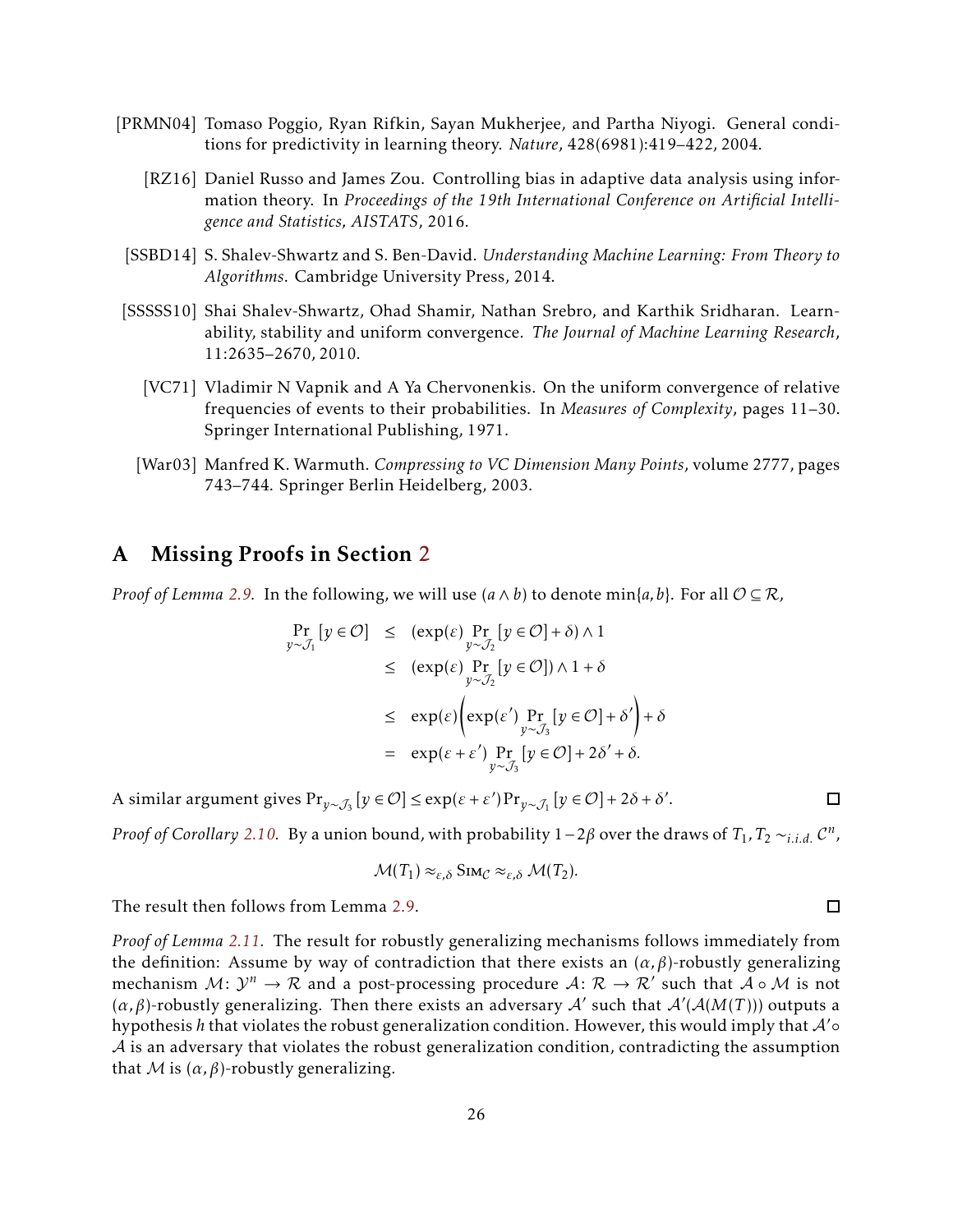Let  $M: \mathcal{Y}^n \to \mathcal{R}$  be  $(\beta, \varepsilon, \delta)$ -perfectly generalizing, and let  $\mathcal{A}: \mathcal{R} \to \mathcal{R}'$  be a post-processing procedure. Fix any distribution C, and let Sim<sub>C</sub> denote the simulator such that  $M(T) \approx_{\varepsilon,\delta} S_{IMC}$ with probability  $1 - \beta$  when  $T \sim_{i.i.d.} C^n$ . We will show that with probability at least  $1 - \beta$  over the sample  $T \sim_{i.i.d.} C^n$ ,

$$
\mathcal{A}(\mathcal{M}(T)) \approx_{\varepsilon,\delta} \mathcal{A}(\mathrm{Sim}_{\mathcal{C}}).
$$

First note that any randomized mapping can be decomposed into a convex combination of deterministic mappings. Let

$$
\mathcal{A} = \sum_{i=1} \gamma_i \mathcal{A}_i \quad \text{s.t.} \quad \sum_{i=1} \gamma_i = 1 \text{ and } 0 < \gamma_i \le 1 \ \forall i,
$$

where each  $A_i: \mathcal{R} \to \mathcal{R}'$  is deterministic. For the remainder of the proof, we will assume that  $M(T) \approx_{\varepsilon,\delta} S_{\text{IM}_C}$ , which will be the case with probability  $1 - \beta$ .

Fix an arbitrary  $\mathcal{O}' \subseteq \mathcal{R}'$  and define  $\mathcal{O}_i = \{r \in \mathcal{R} \mid \mathcal{A}_i(r) \in \mathcal{O}'\}$  for  $i \in [k]$ .

$$
Pr[\mathcal{A}(\mathcal{M}(T)) \in \mathcal{O}'] = \sum_{i=1}^{\infty} \gamma_i Pr[\mathcal{A}_i(\mathcal{M}(T)) \in \mathcal{O}']
$$
  
= 
$$
\sum_{i=1}^{\infty} \gamma_i Pr[\mathcal{M}(T) \in \mathcal{O}_i]
$$
  

$$
\leq \sum_{i=1}^{\infty} \gamma_i (e^{\varepsilon} Pr[SIm_{\mathcal{C}} \in \mathcal{O}_i] + \delta)
$$
  
= 
$$
\sum_{i=1}^{\infty} \gamma_i (e^{\varepsilon} Pr[\mathcal{A}_i(SIm_{\mathcal{C}}) \in \mathcal{O}'] + \delta)
$$
  
= 
$$
e^{\varepsilon} Pr[\mathcal{A}(SIm_{\mathcal{C}}) \in \mathcal{O}'] + \delta.
$$

A symmetric argument shows that

$$
\Pr[\mathcal{A}(\mathrm{Sim}_{\mathcal{C}}) \in \mathcal{O}'] \le e^{\varepsilon} \Pr[\mathcal{A}(\mathcal{M}(T)) \in \mathcal{O}'] + \delta.
$$

Thus with probability at least  $1 - \beta$ ,  $\mathcal{A}(\mathcal{M}(T)) \approx_{\varepsilon, \delta} \mathcal{A}(\text{Sim}_\mathcal{C})$ . The mapping  $\mathcal{A}(\text{Sim}_\mathcal{C})$ :  $\mathcal{Y}^n \to \mathcal{R}'$  is simply a new simulator, so  $A \circ M$  is  $(\beta, \varepsilon, \delta)$ -perfectly generalizing.  $\Box$ 

*Proof of Theorem [2.12.](#page-7-0)* Fix any distribution C, and for all  $i \in [k]$  let  $Sim_i(\mathcal{C})$  denote the simulator such that  $M_i(T) \approx_{\varepsilon,\delta} S_i M_i(\mathcal{C})$  with probability  $1 - \beta_i$  when  $T \sim_{i.i.d.} \mathcal{C}^n$ . Define  $S_i M_k(\mathcal{C}) =$  $(\text{Sim}_1(\mathcal{C}),..., \text{Sim}_k(\mathcal{C}))$ . For the remainder of the proof, we will assume that  $\mathcal{M}_i(T) \approx_{\varepsilon,\delta} \text{Sim}_i(\mathcal{C})$  for all *i* ∈ [*k*], which will be the case with probability at least  $1 - \sum_{i=1}^{k} \beta_i$  over the choice of the sample.

Fix any  $(r_1, ..., r_k) \in \mathcal{R}_1 \times \cdots \times \mathcal{R}_k$ :

$$
Pr[\mathcal{M}_{[k]}(T) = (r_1, ..., r_k)] = \prod_{i=1}^k Pr[\mathcal{M}_i(T) = r_i]
$$
  

$$
\leq \prod_{i=1}^k e^{\varepsilon_i} Pr[\text{Sim}_i(\mathcal{C}) = r_i]
$$
  

$$
= e^{\sum_{i=1}^k \varepsilon_i} Pr[\text{Sim}_{[k]}(\mathcal{C}) = (r_1, ..., r_k)]
$$